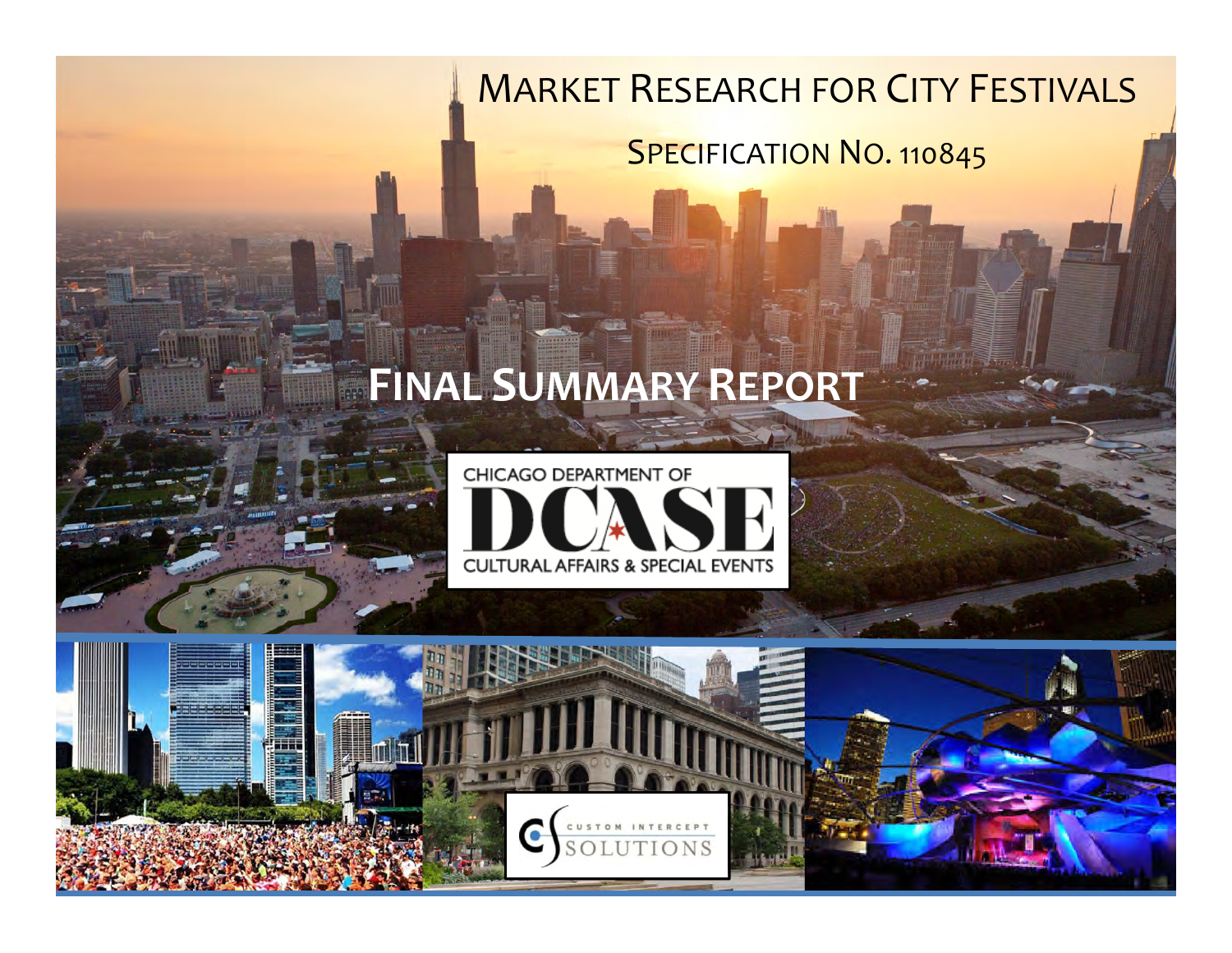

November 15, 2013

 Director Public Affairs, Marketing and Communications Mr. Jamey Lundblad Chicago Department of Cultural Affairs and Special Events 78 East Washington Street Chicago, IL 60602

Dear Mr. Lundblad,

Custom Intercept Solutions (CIS) is pleased to present this summary report to the Chicago Department of Cultural Affairs and Special Events (DCASE). We have completed the study process related to the Market Research and Consulting Services for City Festivals, Specification #110845.

Over the course of the summer, CIS has worked closely with DCASE leadership and staff in conducting onsite market research at numerous City of Chicago festivals, events and other arts & cultural programming. The purpose of the market research was to collect direct event attendee feedback related to customer satisfaction, event performance, spending levels and attendee demographics among other topics. Following each event, CIS created and delivered reports summarizing the survey results and quantifying the economic and fiscal impacts delivered, to the extent possible, from each event.

The final summary report to follow provides an Executive Summary outlining key findings of the research initiative as well as crosstabbed data tables which present cumulative and side-by-side data comparisons for each event. We sincerely appreciate the assistance and cooperation that DCASE has provided in the completion of this important market research initiative.

Regards,

Custom Intercept Solutions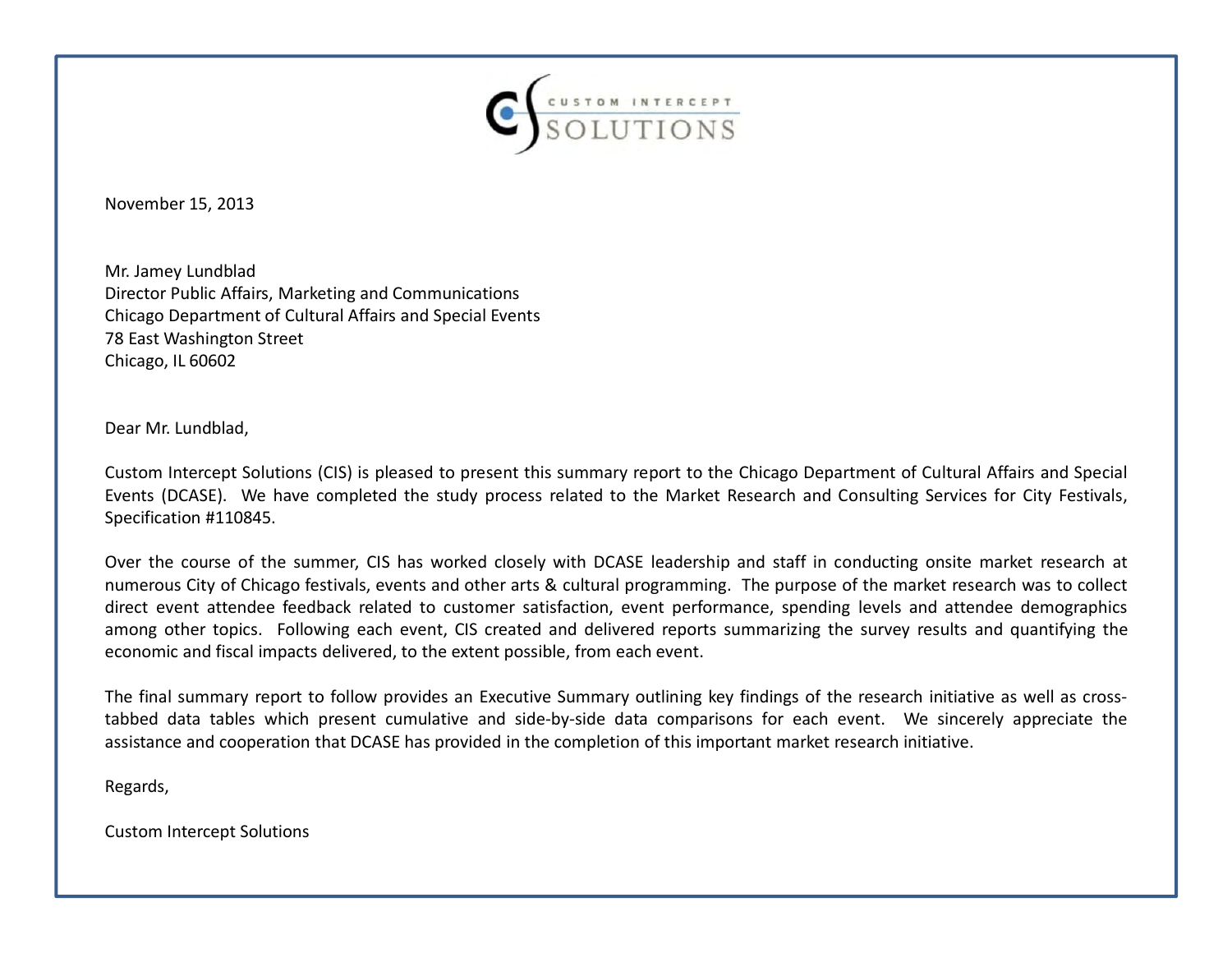

### **CONTENTS**

- **1 EXECUTIVE SUMMARY**
- **4 EVENT SCHEDULE**

#### **5 DATA TABLES**

- 5 EVENT DATA
- 17 RESPONDENT SPENDING DATA
- 21 ECONOMIC IMPACT DATA

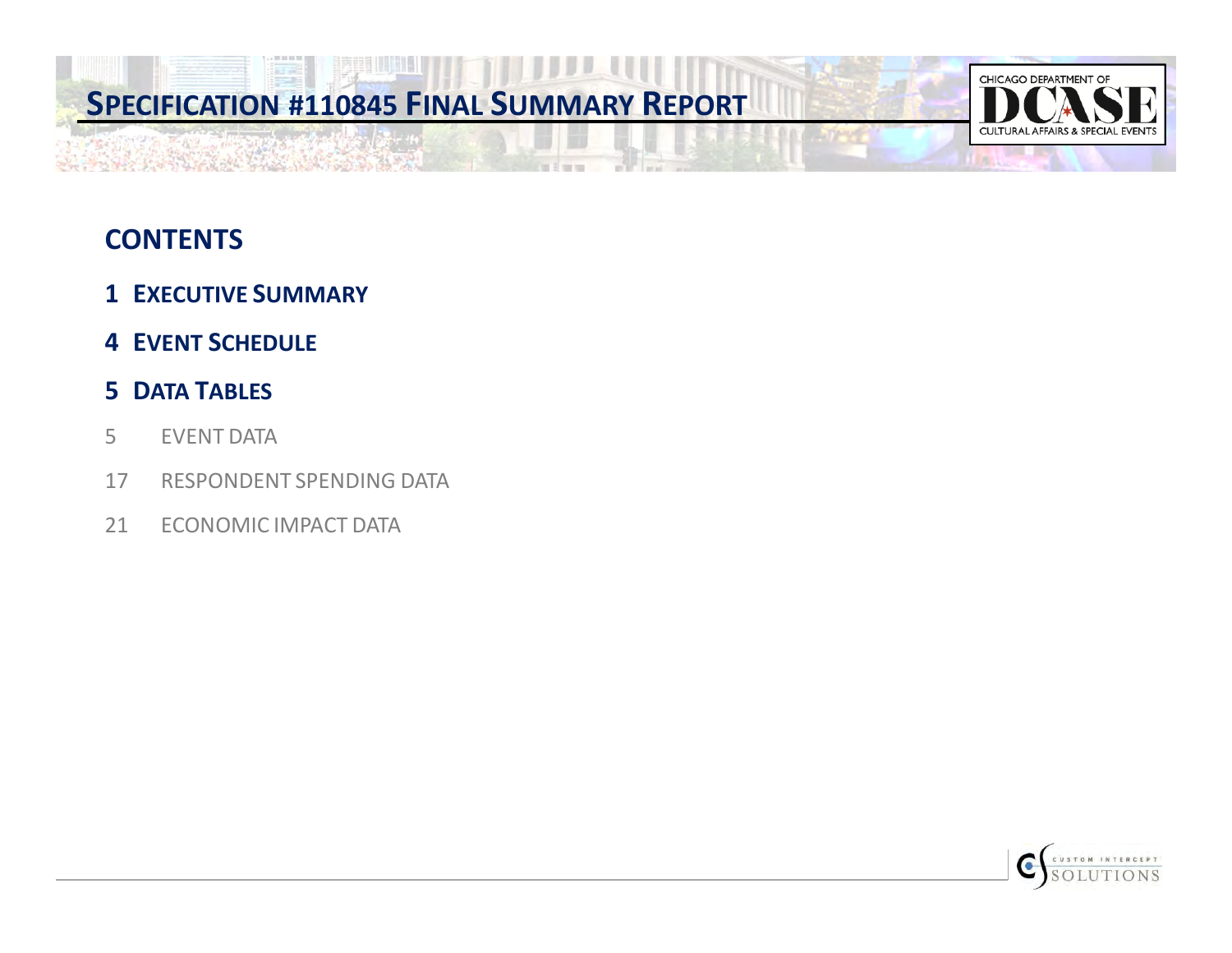



The Department of Cultural Affairs and Special Events (DCASE) is dedicated to promoting and supporting Chicago's arts and culture sector. This includes, but is not limited to: fostering the development of Chicago's non-profit arts sector, independent working artists, and for-profit arts businesses; presenting high-quality, free or low-fee cultural programs accessible to residents and visitors; and marketing the City's cultural assets to local, regional and global audiences. The Department produces nearly 2,000 public programs, events and support services annually, generating millions in economic impact for the City of Chicago.

**EXECUTIVE SUMMARY** 

**Custom Intercept Solutions (CIS)** was retained by DCASE in early 2013 to provide market research and consulting services for City Festivals. As part of the engagement, CIS provided DCASE with a complete research solution including but not limited to survey design, in-field staffing, data compilation and summary reporting to collect onsite market research at 12 DCASE events held from June to October 2013. For each event, CIS provided onsite field staff over the course of multiple days to collect a random and representative sample of attendees. DCASE project representatives provided a survey quota for each event

at the outset of the engagement. Over the course of the project, CIS successfully collected the required number of surveys at all 12 events, ultimately *conducting 2,570 intercept surveys of event attendees* – representing a 25% surplus over original project scope specifications.

Primary survey topics included attendee event satisfaction, likelihood of future attendance, potential areas for event improvement, spending outside of the event and attendee demographics among others. In addition to designing the survey and performing all data collection and storage services, CIS developed summary reports presenting the key findings from each event and performed advanced economic and fiscal impact modeling to quantify, to the extent possible, the impacts that each event provided to the local economy.

The remainder of the Executive Summary outlines the key findings of the cumulative data collected over the course of the initiative.

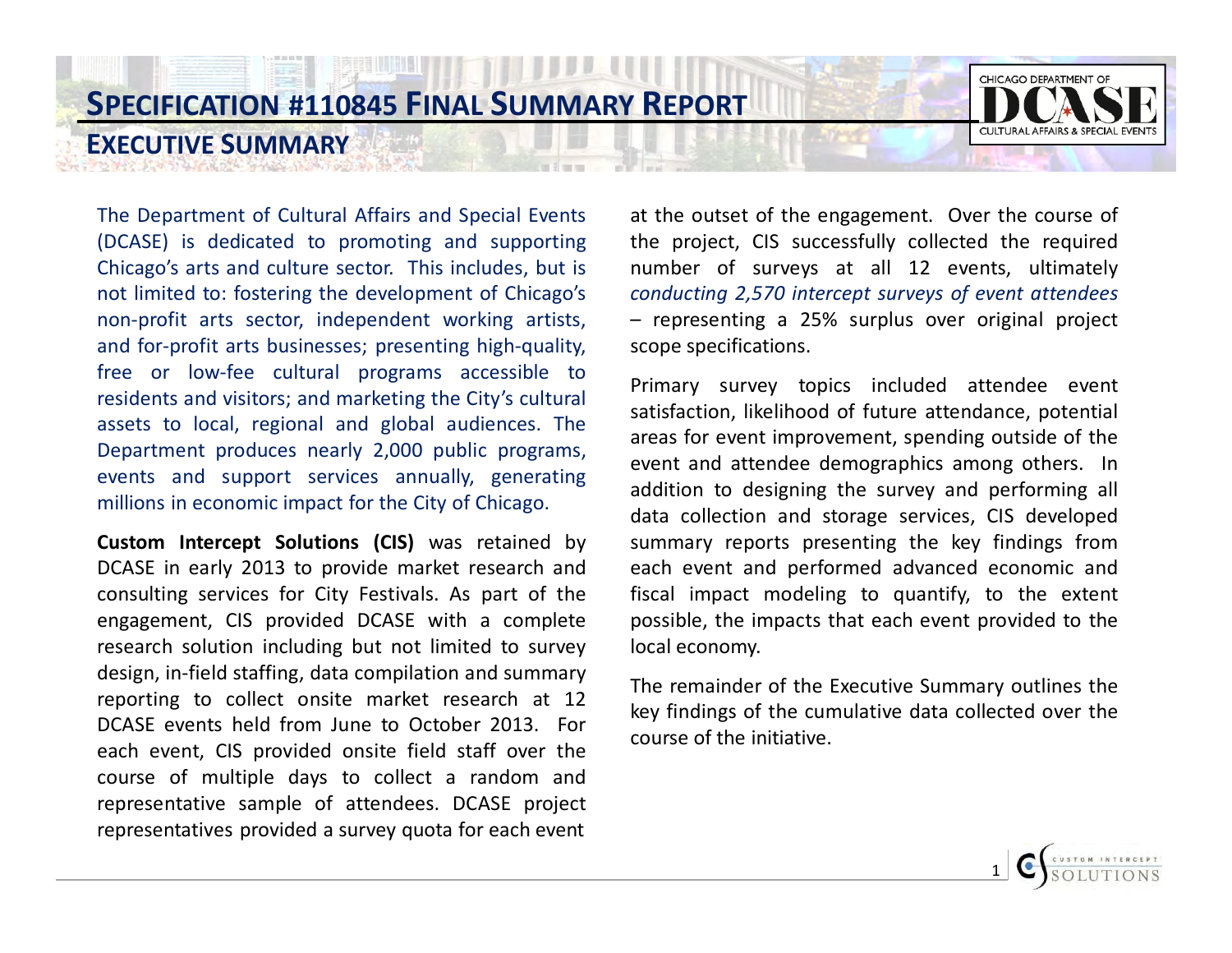

2 �

#### **KEY FINDINGS**

- Cumulatively, approximately 44% of all survey respondents came from outside of Chicago more than onequarter of all respondents were from outside of Illinois. Of non-local respondents, approximately 40% stayed in Chicago overnight *(slide 6)*
- • Large weekend events tended to be primary draws of out-of-town visitors into Chicago while smaller scale and/or longer running events and venues tended to be popular attractions for Chicago visitors while not necessarily being the primary reason for their visit to the destination *(slide 8)*
- • Satisfaction with specific event attributes (i.e. location, dates, acoustics, etc.) were relatively high across all events with a majority receiving average ratings over 4.0 on a 5-point scale – the exception being 'Parking' which was the lowest rated attribute across all events *(slide 11)*
- • Overall satisfaction with all events was high with each surveyed event receiving an average satisfaction rating of 4.1 or higher on a 5-point scale – several events received no negative ratings (1's or 2's) *(slide 13)*
- • Similarly, respondent's likelihood to return to the event in the future was also positive with each event receiving an average rating of 4.2 or higher on a 5-point scale *(slide 14)*
- • There existed significant attendance cross-over between a majority of the City events surveyed. The event with the most attendance cross-over was World Music Festival Chicago while the event with the least cross-over was the Chicago Air & Water Show *(slide 15)*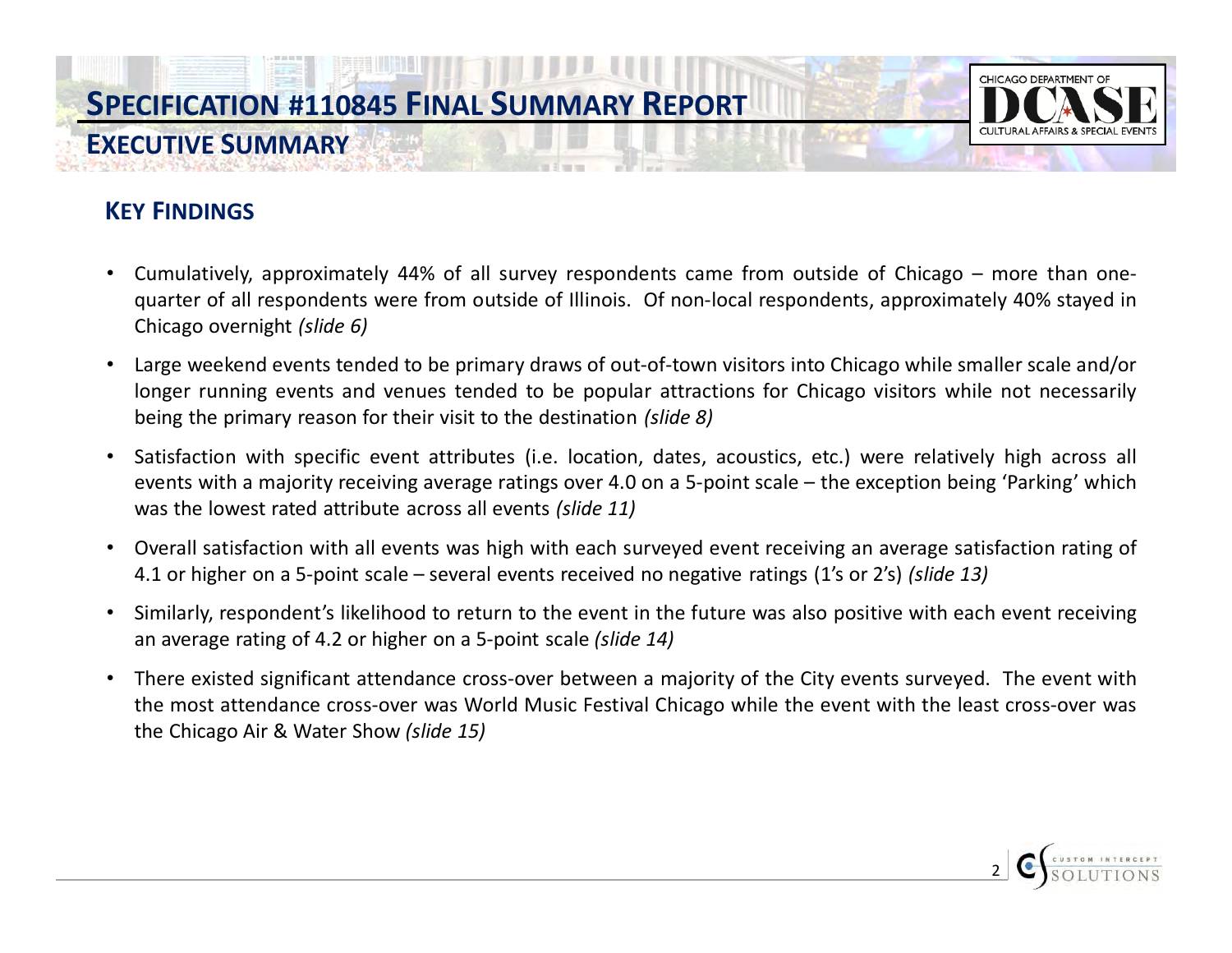

#### **KEY FINDINGS** *(continued)*

**EXECUTIVE SUMMARY** 

- • A majority of respondents from each event indicated that they would spend money in Chicago during their trip *outside of the event* at which they were surveyed – per person spending *outside of the event* ranged from a low of \$10.65 to a high of \$60.32 *(slides 19, 20)*
- • Highlights of the estimated economic and fiscal impacts of the more than 5,000,000 event attendees represented by the surveys conducted, include: *(slide 25)*
	- New Direct Spending of approximately \$159 million;
	- Total Output of approximately \$256 million;
	- Total Employment of approximately 2,680 jobs;
	- • Total Earnings of approximately \$95 million; and,
	- Annual City of Chicago tax revenue of approximately \$5.9 million.

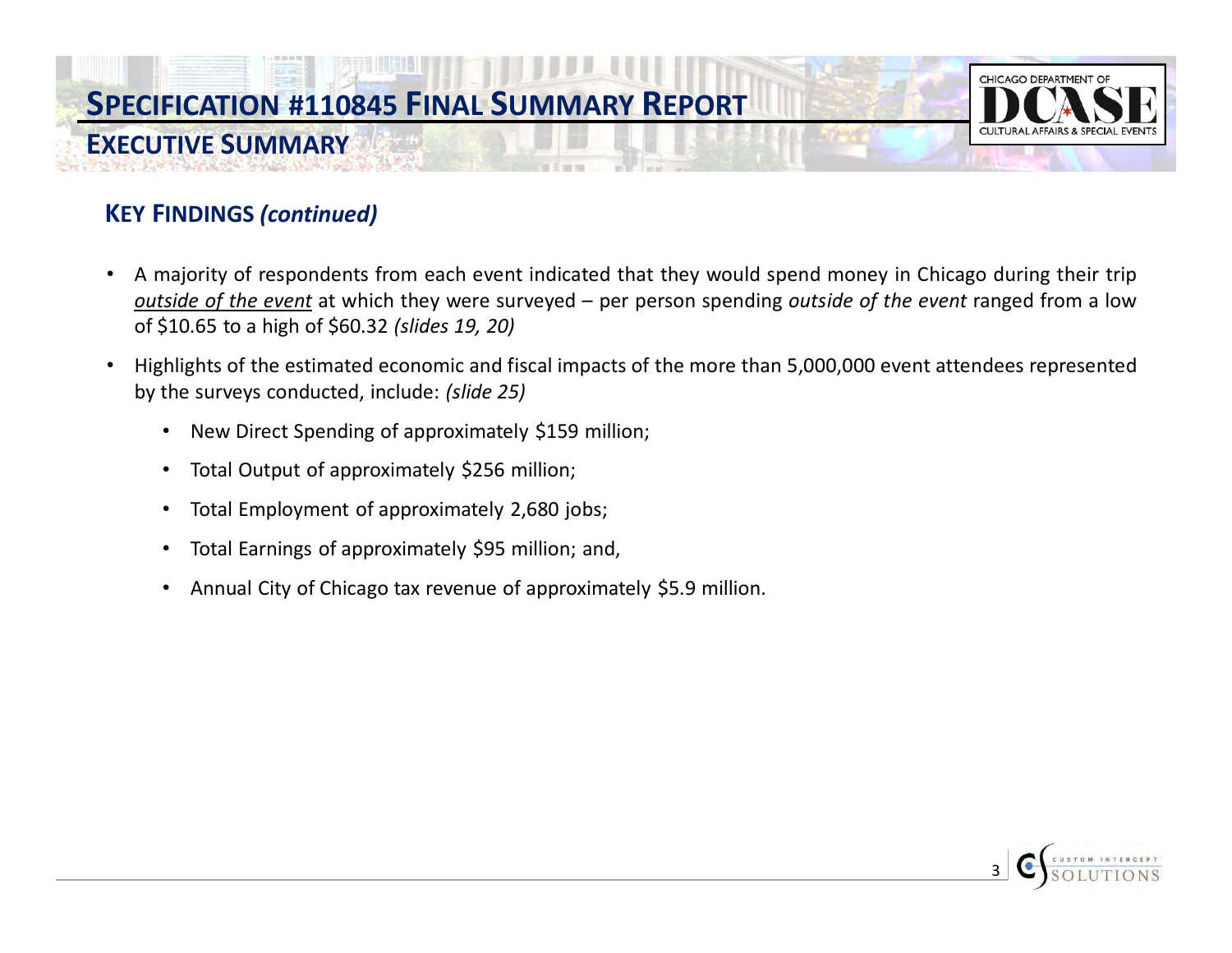**EVENT SCHEDULE** 



4 �

The table below presents the events surveyed as part of Specification #110845 and includes event name, location, in-field survey dates, number of days surveys were conducted, targeted number of survey completes as identified in the RFP and actual number of completed surveys collected.

|                                     |                         |                          | # of Dates     |                 | <b>Survey Completes</b> |
|-------------------------------------|-------------------------|--------------------------|----------------|-----------------|-------------------------|
| # Event                             | <b>Location</b>         | <b>Survey Dates</b>      | /Events        | <b>Targeted</b> | <b>Collected</b>        |
| 1 Chicago Blues Festival            | lGrant Park             | $6/7 - 6/9$              | 3              | 200             | 311                     |
| Chicago Gospel Music Festival       | <b>IEllis Park</b>      | $6/22 - 6/23$            | 2              | 150             | 233                     |
| 3 Downtown Sound                    | Millennium Park         | 7/1; 7/15; 7/29          | 3              | 100             | 126                     |
| 4 Loops and Variations              | Millennium Park         | $6/27$ ; $7/18$ ; $8/28$ | 3              | 100             | 124                     |
| 5 Taste of Chicago                  | lGrant Park             | $7/12 - 7/14$            | 3              | 400             | 451                     |
| 6 Chicago Air & Water Show          | North Avenue Beach      | $8/17 - 8/18$            | $\overline{2}$ | 300             | 373                     |
| 7 Made in Chicago: World Class Jazz | lMillennium Park        | 7/25; 8/8; 8/22          | 3              | 100             | 122                     |
| 8 Chicago Jazz Festival             | Millennium Park         | $8/30 - 9/1$             | 3              | 200             | 239                     |
| 9 World Music Festival Chicago      | <b>Various</b>          | 9/14; 9/17; 9/20         | 4              | 100             | 140                     |
| 10 Chicago SummerDance              | lGrant Park             | $8/9 - 8/10; 9/6 - 9/7$  | 4              | 100             | 106                     |
| 11 Chicago Cultural Center          | Chicago Cultural Center | 9/13; 10/11; 10/18       | 3              | 200             | 233                     |
| 12 Maxwell Street Market            | Maxwell Street Market   | 9/15; 9/29; 10/13        | 3              | 100             | 112                     |
|                                     |                         | <b>TOTAL</b>             | 36             | 2,050           | 2,570                   |

The following slides provide a summary analysis of similar questions appearing in the event surveys, cross-tabbed by event, of the data gathered during the summer festival market research initiative. Within each table, the event(s) with the highest respondent percentages for each question are highlighted in blue and the lowest percentages are highlighted in red. Below each table, a brief interpretation of the data is provided.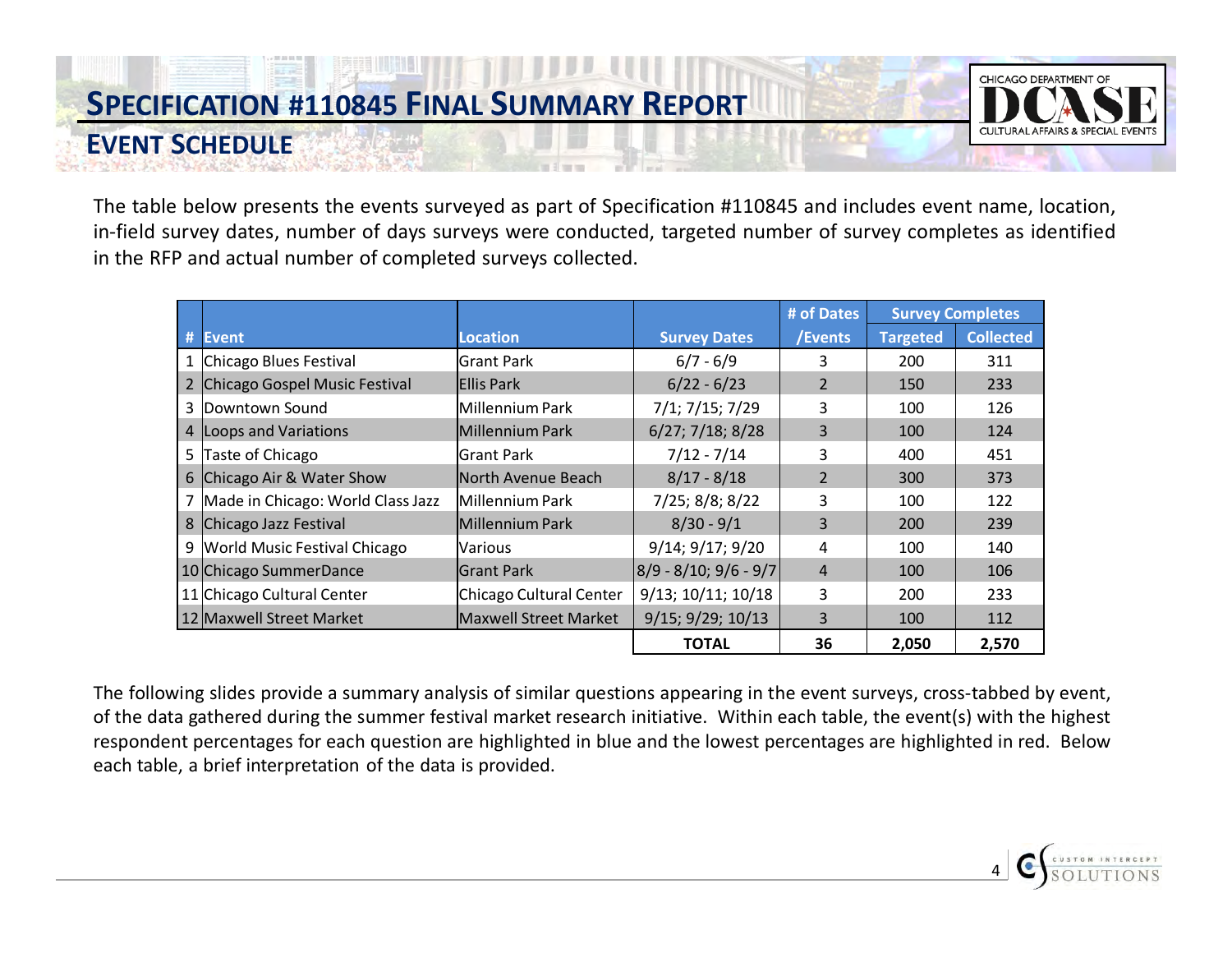

# **EVENT DATA**

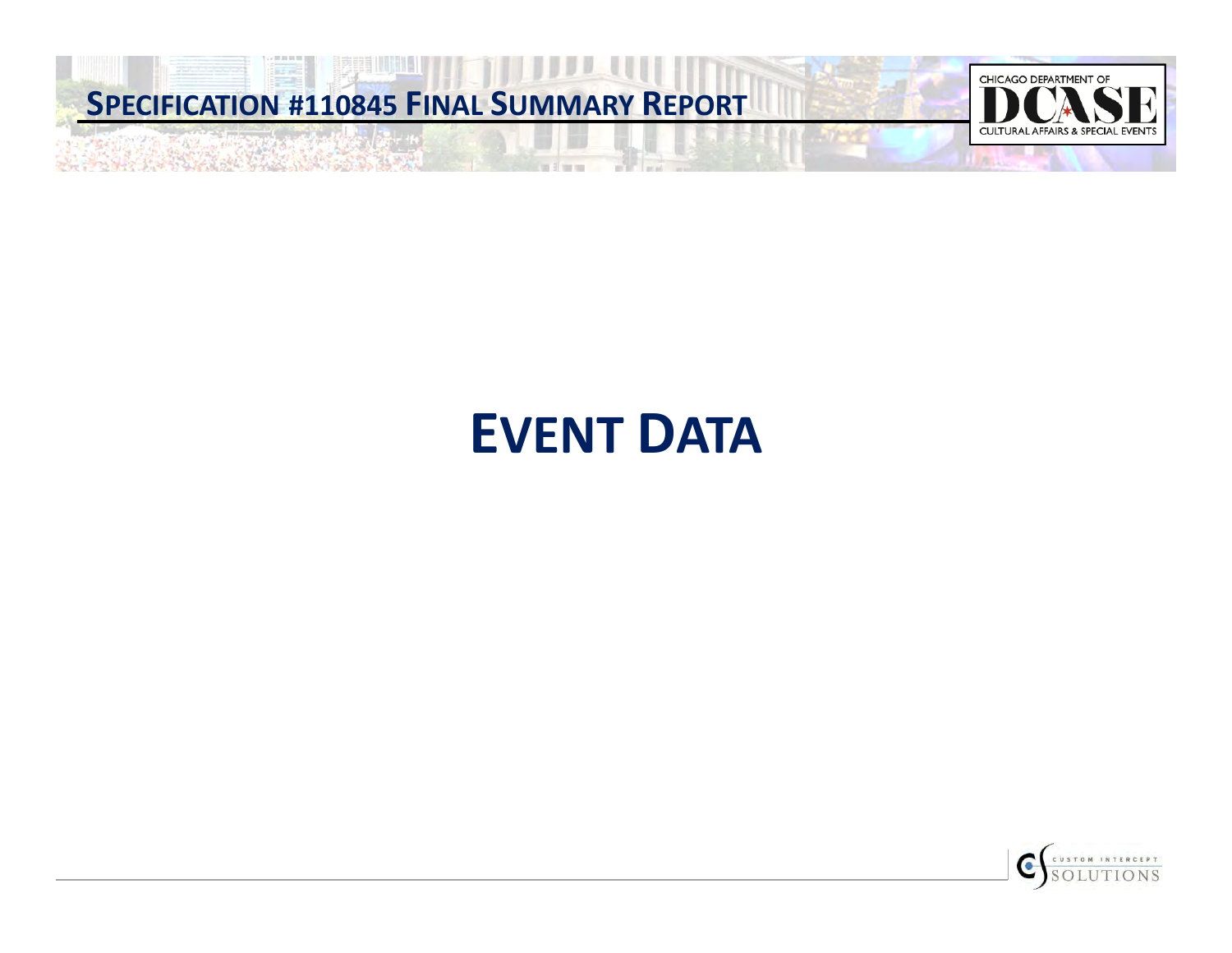

#### **Question: Which of the following best describes you:**

|                                |                 | <b>Gospel</b>   |                 |                   |                 |              | MIC:              |          | World           |               |                 |                |                              |
|--------------------------------|-----------------|-----------------|-----------------|-------------------|-----------------|--------------|-------------------|----------|-----------------|---------------|-----------------|----------------|------------------------------|
|                                | <b>Blues</b>    | <b>Music</b>    | <b>Downtown</b> | Loops &           | <b>Taste of</b> | Air &        | <b>World</b>      | Jazz     | <b>Music</b>    | <b>Summer</b> | <b>Cultural</b> | <b>Maxwell</b> |                              |
| <b>RESIDENCY</b>               | <b>Festival</b> | <b>Festival</b> | <b>Sound</b>    | <b>Variations</b> | <b>Chicago</b>  | <b>Water</b> | <b>Class Jazz</b> | Festival | <b>Festival</b> | <b>Dance</b>  | <b>Center</b>   |                | <b>St. Market CUMULATIVE</b> |
| Chicago Resident               | 49%             | 69%             | 66%             | 62%               | 41%             | 65%          | 64%               | 44%      | 58%             | 66%           | 51%             | 74%            | 56%                          |
| Suburban Resident              | 19%             | 17%             | 16%             | 9%                | 26%             | 22%          | 16%               | 21%      | 22%             | 17%           | 12%             | 19%            | 19%                          |
| Illinois Resident              | 5%              | 7%              | 1%              | 3%                | 6%              | 6%           | 2%                | 2%       | 3%              | 1%            | 1%              | 0%             | 4%                           |
| US outside Illinois            | 21%             | 6%              | 9%              | 17%               | 23%             | 3%           | 10%               | 23%      | 11%             | 13%           | 24%             | 5%             | 16%                          |
| <b>International</b>           | 6%              | 2%              | 9%              | 9%                | 4%              | 3%           | 9%                | 11%      | 6%              | 3%            | 11%             | 2%             | 6%                           |
| Average Mileage <sup>(1)</sup> | 173.5           | 35.6            | 75.0            | 190.6             | 110.1           | 52.4         | 103.2             | 152.3    | 133.4           | 83.8          | 218.8           | 36.2           | 113.9                        |

 $<sup>(1)</sup>$ Indicates the average mileage that each U.S. resident that provided a valid zip code travelled to the event (calculated by respondent zip code)</sup>

As shown in the table above, Maxwell Street Market attracted the most "local" audience with approximately 93% of respondents coming from either Chicago or suburban Chicago. Other events that attracted relatively local (defined as Chicago and suburban Chicago) audiences included: the Chicago Air & Water Show (87%), Chicago Gospel Music Festival (86%), Chicago SummerDance (83%) and Downtown Sound (82%).

The events that attracted the largest percentage of respondents from *outside of Illinois* included Chicago Cultural Center programming (35%), Chicago Jazz Festival (34%), Taste of Chicago (27%) and Chicago Blues Festival (27%).

When looking at the average distance travelled by U.S. respondents, the Chicago Gospel Music Festival had the shortest average travel distance of 35.6 miles. Other events that tended to have shorter average respondent travel distances included Maxwell Street Market (36.2 mi) and the Chicago Air & Water Show (52.4 mi). Alternatively, the Chicago Cultural Center programming had the farthest average respondent travel distance at 218.8 miles. It should be noted that the specific average mileage **value** is not as significant as how each event's mileage number compares to one another.

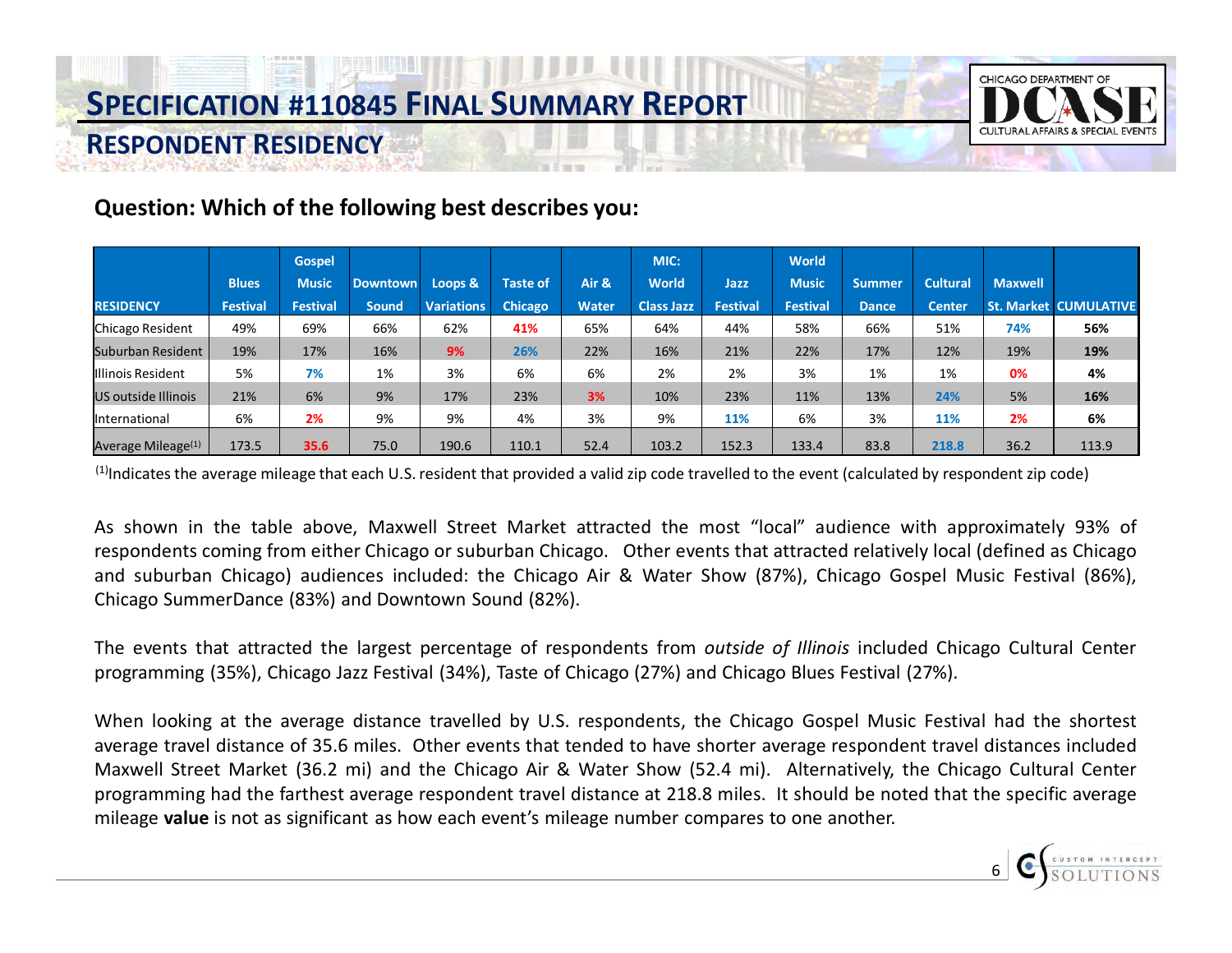### **SPECIFICATION #110845 FINAL SUMMARY REPORT RESPONDENT RESIDENCY**



#### **Question: Please provide your residential zip code:**

|                                    | <b>Percent of</b>  | <b>Number of</b>   |
|------------------------------------|--------------------|--------------------|
| <b>Distance From event</b>         | <b>Respondents</b> | <b>Respondents</b> |
| <b>Chicago Residents</b>           | 48%                | 1,244              |
| <b>Illinois Residents</b>          |                    |                    |
| Up to 25 miles                     | 18%                | 453                |
| 26 to 50 miles                     | 7%                 | 179                |
| 51 to 75 miles                     | 1%                 | 22                 |
| 76 or more miles                   | 1%                 | 21                 |
| <b>Non-Illinois U.S. Residents</b> |                    |                    |
| Up to 250 miles                    | 5%                 | 132                |
| 251 to 500 miles                   | 3%                 | 70                 |
| 501 to 750 miles                   | 2%                 | 59                 |
| 751 to 1,000 miles                 | 2%                 | 45                 |
| 1,001 to 1,250 miles               | 1%                 | 13                 |
| 1,251 to 1,500 miles               | 0%                 | $\overline{7}$     |
| 1,501 to 1,750 miles               | 1%                 | 31                 |
| 1,751 or more miles                | 1%                 | 24                 |
| <b>International Visitors</b>      | 6%                 | 153                |
| <b>Refused/Invalid Entries</b>     | 5%                 | 117                |
| <b>TOTAL</b>                       | 100%               | 2,570              |

As shown in the table, approximately two-thirds of all survey respondents reside within 25 miles of the event they attended. Additionally, 25% of respondents reside outside of Illinois.

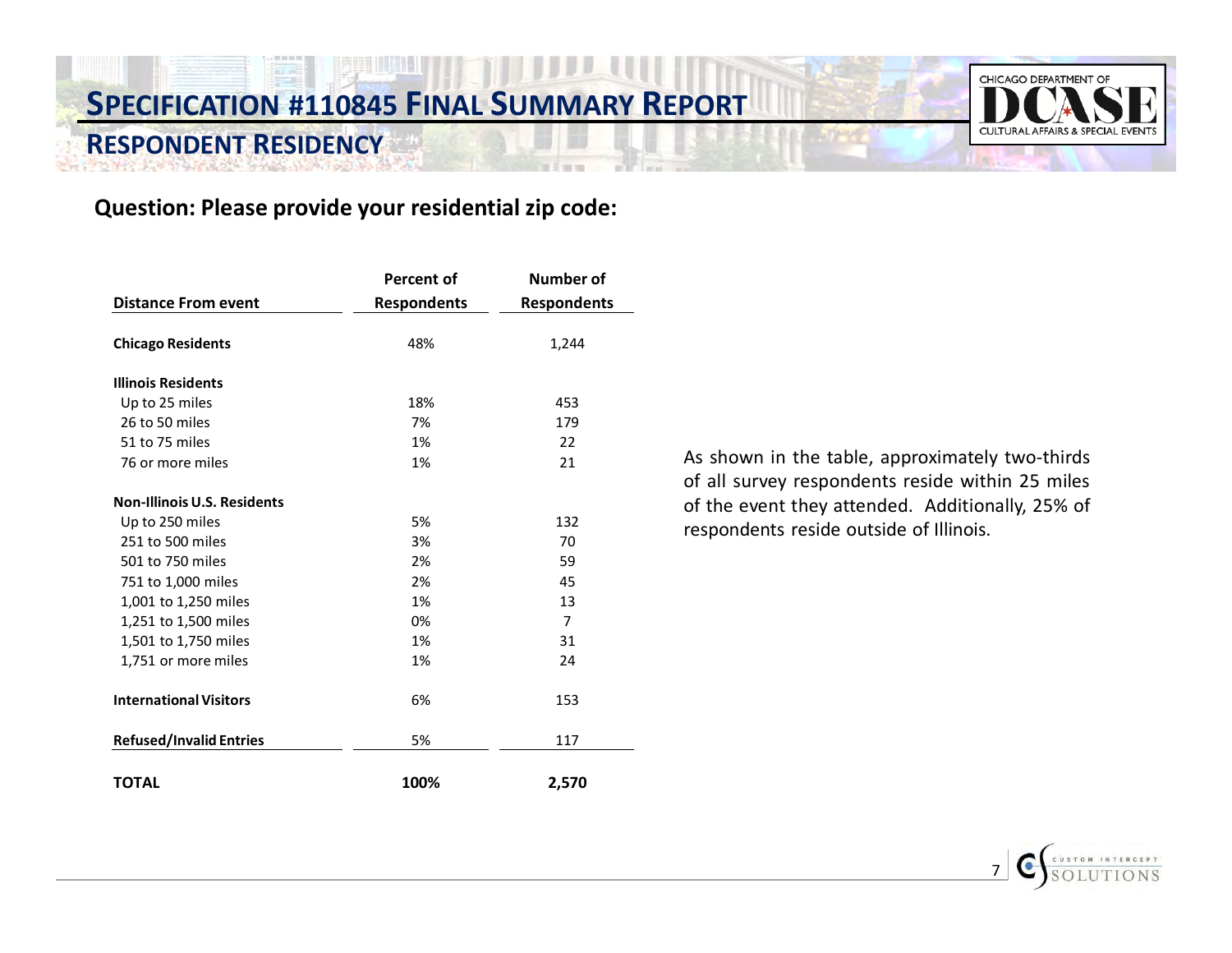

**Questions:** 

#### Is this event the primary reason for your visit **to Chicago today?\***

#### Have you attended this event previously?\*\*

|                                 |                 | <b>Gospel</b>   |                 |                   |                 |              | MIC:              |                 | <b>World</b>    |               |                 |                |                       |
|---------------------------------|-----------------|-----------------|-----------------|-------------------|-----------------|--------------|-------------------|-----------------|-----------------|---------------|-----------------|----------------|-----------------------|
|                                 | <b>Blues</b>    | <b>Music</b>    | <b>Downtown</b> | Loops &           | <b>Taste of</b> | Air &        | World             | Jazz            | <b>Music</b>    | <b>Summer</b> | <b>Cultural</b> | <b>Maxwell</b> |                       |
| <b>Event Attendance</b>         | <b>Festival</b> | <b>Festival</b> | Sound           | <b>Variations</b> | Chicago         | <b>Water</b> | <b>Class Jazz</b> | <b>Festival</b> | <b>Festival</b> | <b>Dance</b>  | <b>Center</b>   |                | St. Market CUMULATIVE |
| Event primary reason for visit* | 65%             | 88%             | 47%             | 15%               | 74%             | 68%          | 25%               | 56%             | 46%             | 33%           | 20%             | 66%            | 57%                   |
| Attended event previously**     | 66%             | 82%             | 67%             | 40%               | 72%             | 72%          | 61%               | 54%             | 59%             | 61%           | 63%             | 81%            | 71%                   |

As expected, large weekend events such as the Chicago Blues Festival, Taste of Chicago and Chicago Air & Water Show tend to be primary draws of out-of-town visitors into Chicago. Smaller scale and/or longer running events and venues such as Loops & Variations, Made in Chicago: World Class Jazz, Chicago SummerDance and Chicago Cultural Center programming tend to be popular attractions for Chicago visitors while not necessarily being the primary reason for their visit to the destination.

Repeat visitation was high for a majority of the surveyed events. Loops & Variations was the only event with less than 50% of respondents having attended previously.

 *\*Asked only of those respondents who indicated they were from outside of Chicago. It was assumed that Chicago residents would have been in Chicago regardless of the event occurring.*

*\*\*Values indicate the percentage of respondents that had attended the event previously.*

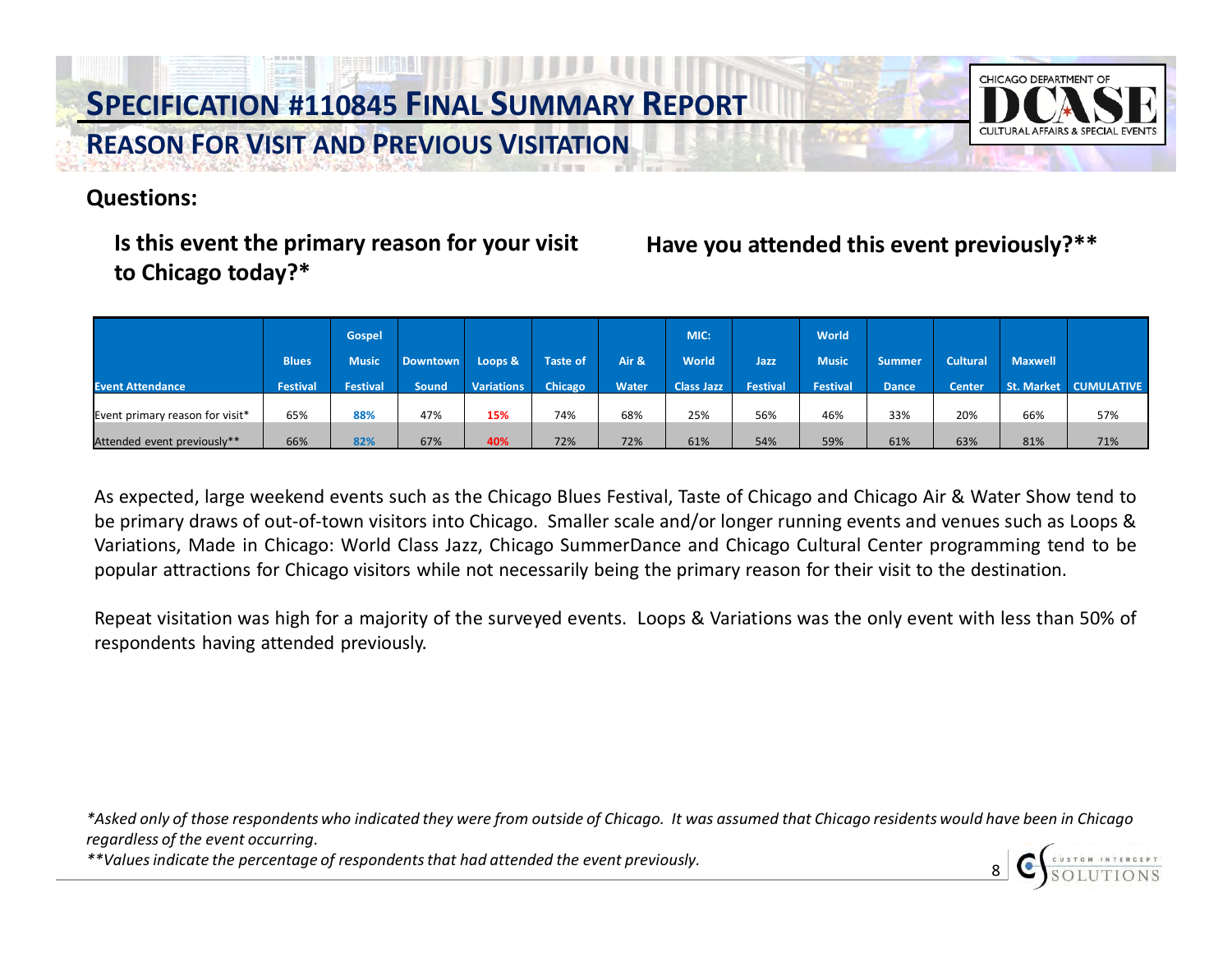

#### **Questions:**

**GROUP COMPOSITION** 

**yourself, are ages 18 and older? and younger?** 

# **How many people in your group, including How many people in your group are ages 17**

|                      |                 | <b>Gospel</b>   |                 |                   |                 |              | MIC:              |                 | <b>World</b> |               |                 |                |                              |
|----------------------|-----------------|-----------------|-----------------|-------------------|-----------------|--------------|-------------------|-----------------|--------------|---------------|-----------------|----------------|------------------------------|
|                      | <b>Blues</b>    | <b>Music</b>    | <b>Downtown</b> | Loops &           | <b>Taste of</b> | Air &        | <b>World</b>      | <b>Jazz</b>     | <b>Music</b> | <b>Summer</b> | <b>Cultural</b> | <b>Maxwell</b> |                              |
| <b>Group Members</b> | <b>Festival</b> | <b>Festival</b> | <b>Sound</b>    | <b>Variations</b> | Chicago         | <b>Water</b> | <b>Class Jazz</b> | <b>Festival</b> | Festival     | <b>Dance</b>  | <b>Center</b>   |                | <b>St. Market CUMULATIVE</b> |
| Adult (18+)          | 2.8             | 3.1             | 2.7             | 2.0               | 2.5             | 2.1          | 2.6               | 2.4             | 2.1          | 2.8           | 2.4             | 2.5            | 2.5                          |
| Children (< 18)      | 0.2             | 1.1             | 0.2             | 0.1               | 0.6             | 1.0          | 0.1               | 0.3             | 0.3          | 0.1           | 0.1             | 0.6            | 0.5                          |
| Total                | 3.0             | 4.2             | 2.9             | 2.1               | 3.1             | 3.1          | 2.7               | 2.7             | 2.4          | 2.9           | 2.5             | 3.1            | 3.0                          |

The table above shows the average number of adults and children comprising each respondent group. The Chicago Gospel Music Festival had the largest total average group size of 4.2 people – which was more than one full person larger than the second largest event group. The smallest average group size of 2.1 total people was provided by Loops & Variations respondents. These values are presented again later in the report in coordination with respondent demographic data to assist in the development of event attendee profiles.

Note: Values in the table indicate the average number of adults and children provided by survey respondents. 9

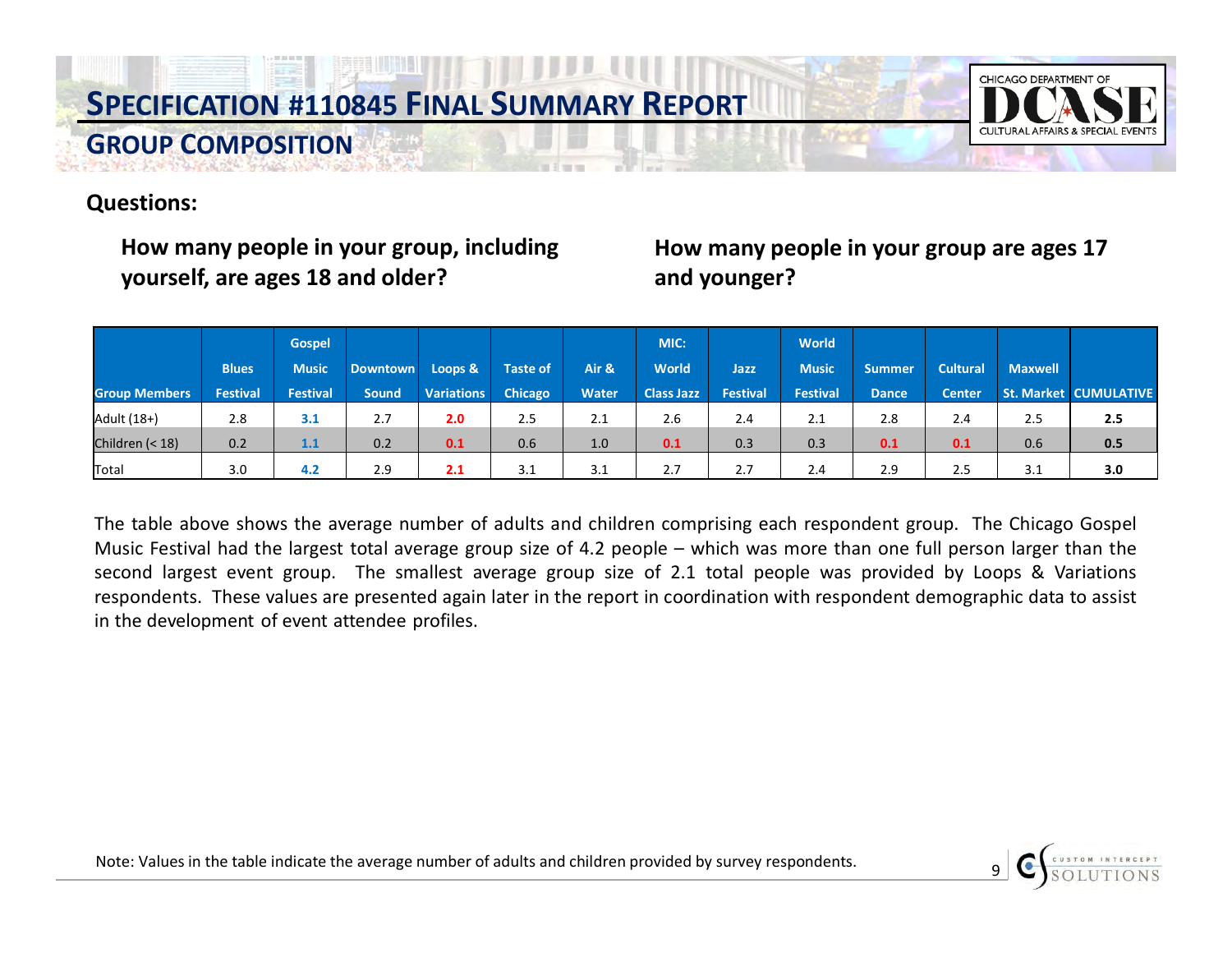**TIMING OF ATTENDANCE DECISION** 



#### **Question: Approximately how long have you been planning on attending today's event?**

|                            |                 | <b>Gospel</b> |                 |                   |                 |              | MIC:              |                 | World           |               |                 |                |                              |
|----------------------------|-----------------|---------------|-----------------|-------------------|-----------------|--------------|-------------------|-----------------|-----------------|---------------|-----------------|----------------|------------------------------|
|                            | <b>Blues</b>    | <b>Music</b>  | <b>Downtown</b> | Loops &           | <b>Taste of</b> | Air &        | <b>World</b>      | Jazz            | <b>Music</b>    | <b>Summer</b> | <b>Cultural</b> | <b>Maxwell</b> |                              |
| <b>Attendance Decision</b> | <b>Festival</b> | Festival      | <b>Sound</b>    | <b>Variations</b> | <b>Chicago</b>  | <b>Water</b> | <b>Class Jazz</b> | <b>Festival</b> | <b>Festival</b> | <b>Dance</b>  | <b>Center</b>   |                | <b>St. Market CUMULATIVE</b> |
| Decided Today              | 20%             | 12%           | 51%             | 66%               | 21%             | 32%          | 53%               | 26%             | 41%             | 41%           | 50%             | 46%            | 33%                          |
| Less than 1 Week           | 20%             | 17%           | 15%             | 17%               | 31%             | 29%          | 20%               | 19%             | 23%             | 23%           | 21%             | 28%            | 23%                          |
| 1 to 2 Weeks               | 15%             | 19%           | 16%             | 8%                | 19%             | 17%          | 12%               | 13%             | 19%             | 14%           | 12%             | 12%            | 16%                          |
| 3 to 4 Weeks               | 4%              | 19%           | 6%              | 4%                | 5%              | 5%           | 7%                | 7%              | 7%              | 8%            | 6%              | 1%             | 7%                           |
| More than 1 Month          | 42%             | 32%           | 13%             | 5%                | 25%             | 16%          | 8%                | 35%             | 9%              | 14%           | 10%             | 13%            | 22%                          |

As shown in the table, respondents tended to plan further in advance for major weekend events including the Chicago Blues Festival, Chicago Gospel Music Festival, Taste of Chicago, Chicago Air & Water Show and Chicago Jazz Festival. Several smaller, weekday events such as Downtown Sound, Loops & Variations, Made in Chicago: World Class Jazz and Chicago Cultural Center programming had 50% or more of respondents make their attendance decision the day of the event.

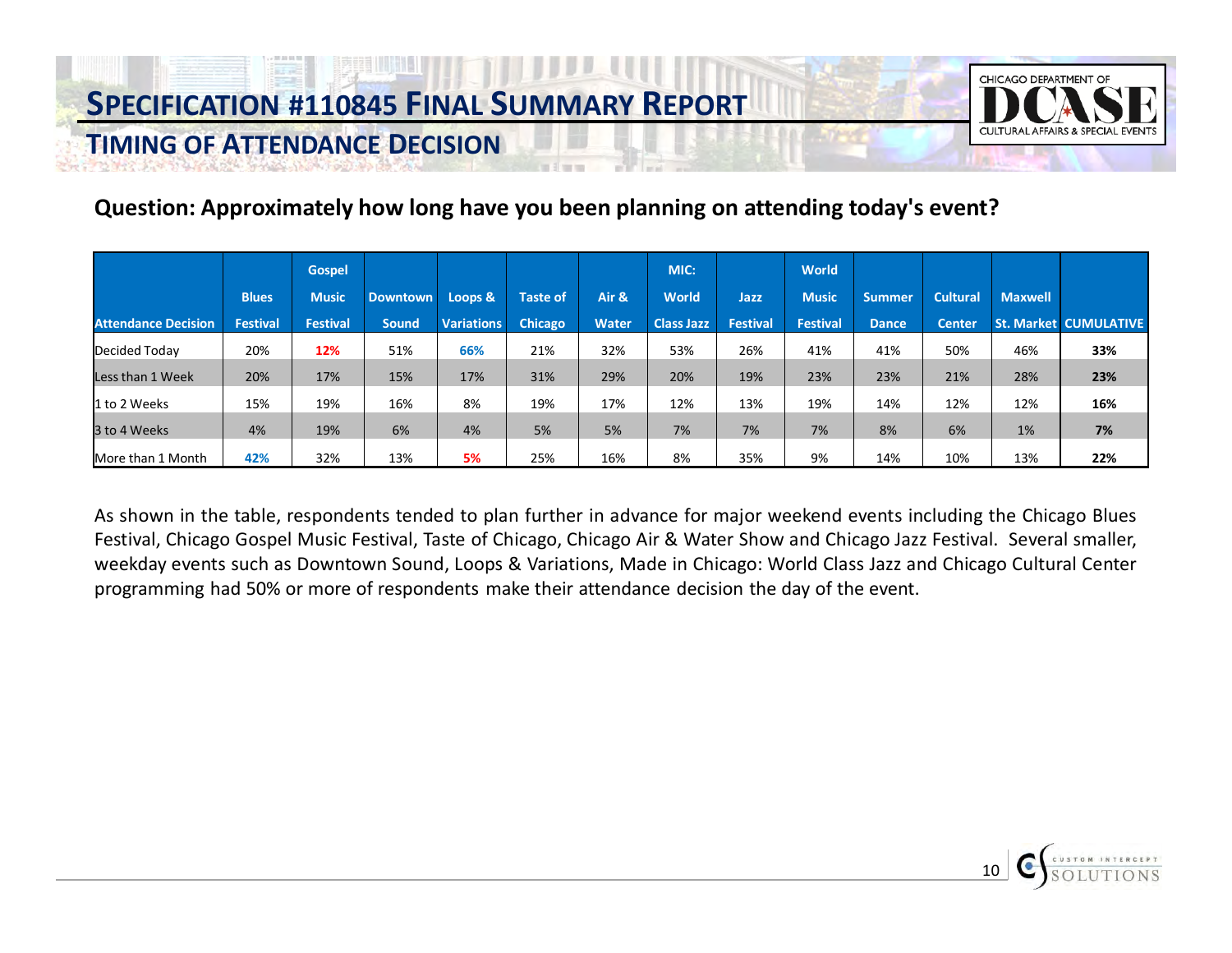

#### **Question: On a scale from 1 to 5, with 1 being 'Poor' and 5 being 'Excellent', please rate your satisfaction with the following event attributes:\***

|                                     |                 | <b>Gospel</b>   |                 |                   |                 |              | MIC:              |                 | <b>World</b>    |               |                 |                |                              |
|-------------------------------------|-----------------|-----------------|-----------------|-------------------|-----------------|--------------|-------------------|-----------------|-----------------|---------------|-----------------|----------------|------------------------------|
|                                     | <b>Blues</b>    | <b>Music</b>    | <b>Downtown</b> | Loops &           | <b>Taste of</b> | Air &        | <b>World</b>      | Jazz            | <b>Music</b>    | <b>Summer</b> | <b>Cultural</b> | <b>Maxwell</b> |                              |
| <b>Event Attribute</b>              | <b>Festival</b> | <b>Festival</b> | <b>Sound</b>    | <b>Variations</b> | Chicago         | <b>Water</b> | <b>Class Jazz</b> | <b>Festival</b> | <b>Festival</b> | <b>Dance</b>  | <b>Center</b>   |                | <b>St. Market CUMULATIVE</b> |
| Location                            | 4.9             | 4.5             | 4.8             | 4.8               | 4.6             | 4.8          | 4.8               | 4.8             | 4.9             | 4.8           | 4.6             | 4.4            | 4.7                          |
| <b>Acoustics</b>                    | 4.7             | 4.7             | 4.6             | 4.7               | N/A             | N/A          | 4.7               | 4.7             | 4.6             | 4.8           | 4.4             | N/A            | 4.6                          |
| <b>Event Dates</b>                  | 4.8             | 4.7             | 4.5             | 4.4               | 4.2             | 4.7          | 4.5               | 4.8             | 4.7             | 4.7           | N/A             | N/A            | 4.6                          |
| <b>Musical Acts</b>                 | 4.6             | 4.7             | 4.4             | 4.0               | 4.1             | N/A          | 4.4               | 4.7             | 4.8             | 4.7           | 4.6             | N/A            | 4.5                          |
| Parking                             | 3.6             | 4.3             | 3.5             | 3.7               | 3.3             | 2.8          | 3.5               | 3.4             | 3.7             | 3.1           | 3.3             | 2.8            | 3.4                          |
| Don't Change a Thing <sup>(1)</sup> | 29%             | 31%             | 28%             | 32%               | 15%             | 49%          | 30%               | 37%             | 43%             | 43%           | 45%             | 14%            | 33%                          |

(1)A follow-up question asked what changes the City should make to improve each event, the percentage of respondents that indicated 'Don't change a thing' is included here

In general, the majority of event attributes tested received relatively positive average ratings of 4.0 or higher on a 5-point scale. The one attribute that received consistently low ratings was *Parking*. It should be noted that the Chicago Gospel Music Festival which received a 4.3 average *Parking* rating, occurred outside of downtown Chicago unlike most other events.

After rating each event attribute, respondents were asked how the City should best allocate resources to improve each event in the future. Specific answer options varied widely for each event but always included a '*Don't change a thing'* option. The event that received the largest percentage of *'Don't change a thing'* responses was the Chicago Air & Water Show. The event that received the lowest percentage of these responses was the Maxwell Street Market indicating that a majority of respondents felt the event could be improved .

 *Note: Values in the chart represent the average rating received by each event attribute on a 5-point scale \*Event attributes varied by event. Not all attributes appeared in each event survey* 11

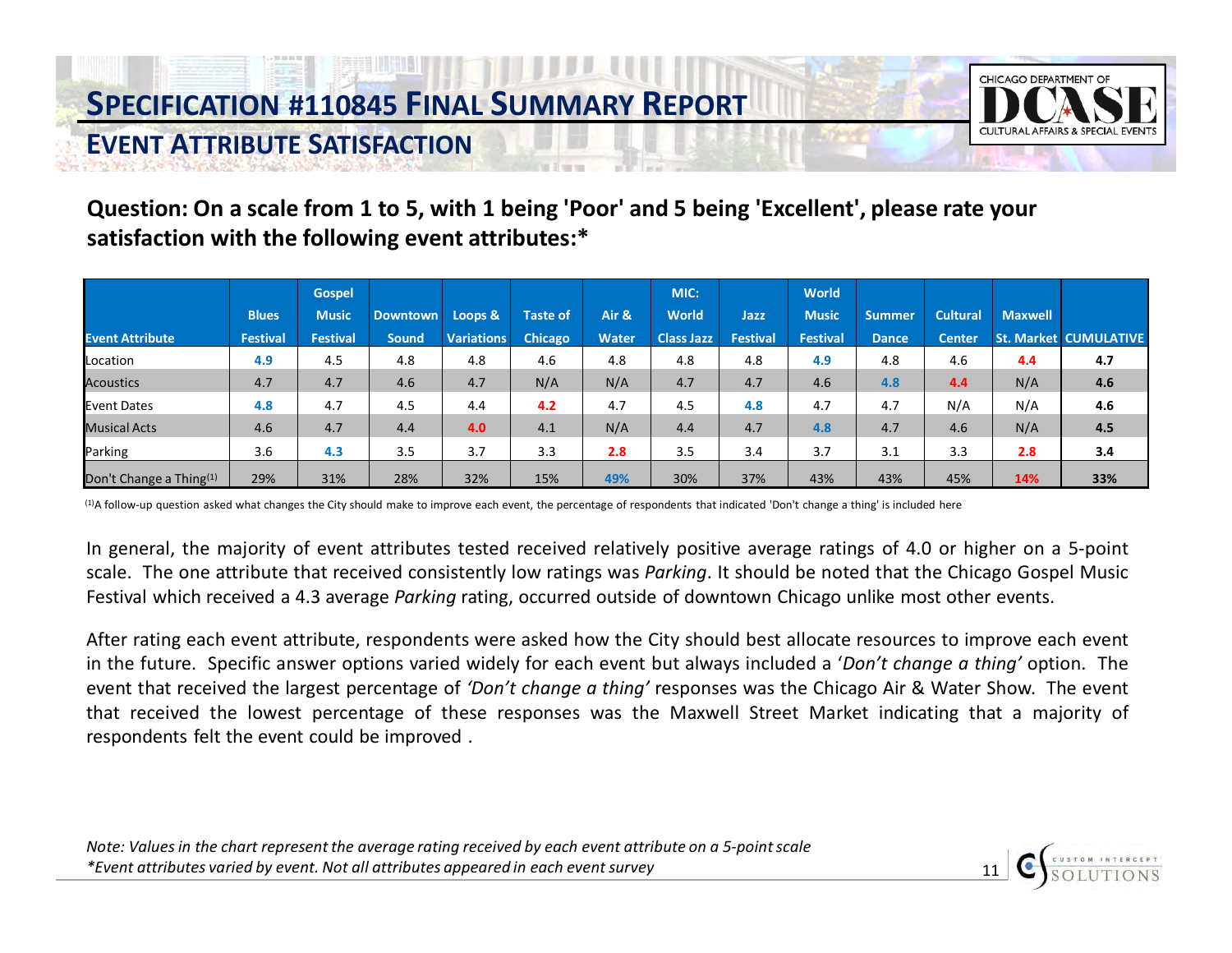

#### **Question: How did you arrive at today's event?\***

|                              | <b>World</b>    | <b>Chicago</b> | <b>Chicago</b>  |                |                   |
|------------------------------|-----------------|----------------|-----------------|----------------|-------------------|
|                              | <b>Music</b>    | <b>Summer</b>  | <b>Cultural</b> | <b>Maxwell</b> |                   |
| <b>Transportation Method</b> | <b>Festival</b> | <b>Dance</b>   | <b>Center</b>   | St. Market     | <b>CUMULATIVE</b> |
| Personal Vehicle             | 26%             | 20%            | 8%              | 61%            | 25%               |
| Walked                       | 25%             | 39%            | 42%             | 15%            | 32%               |
| <b>CTA</b>                   | 33%             | 30%            | 32%             | 17%            | 29%               |
| Metra                        | 4%              | 5%             | 8%              | <b>1%</b>      | 5%                |
| <b>Bus</b>                   | 4%              | 3%             | 4%              | 4%             | 4%                |
| Taxi                         | 1%              | 2%             | 2%              | 0%             | 1%                |
| <b>Other</b>                 | 6%              | 2%             | 3%              | 2%             | 4%                |

 The table above indicates the method of transportation used by survey respondents to arrive at the surveyed event. This question was added to the survey and only appeared for the last four surveyed events. The majority of respondents at the Maxwell Street Market arrived to the Market utilizing a personal vehicle. The primary transportation methods for the other three events were fairly evenly split between walking and CTA.

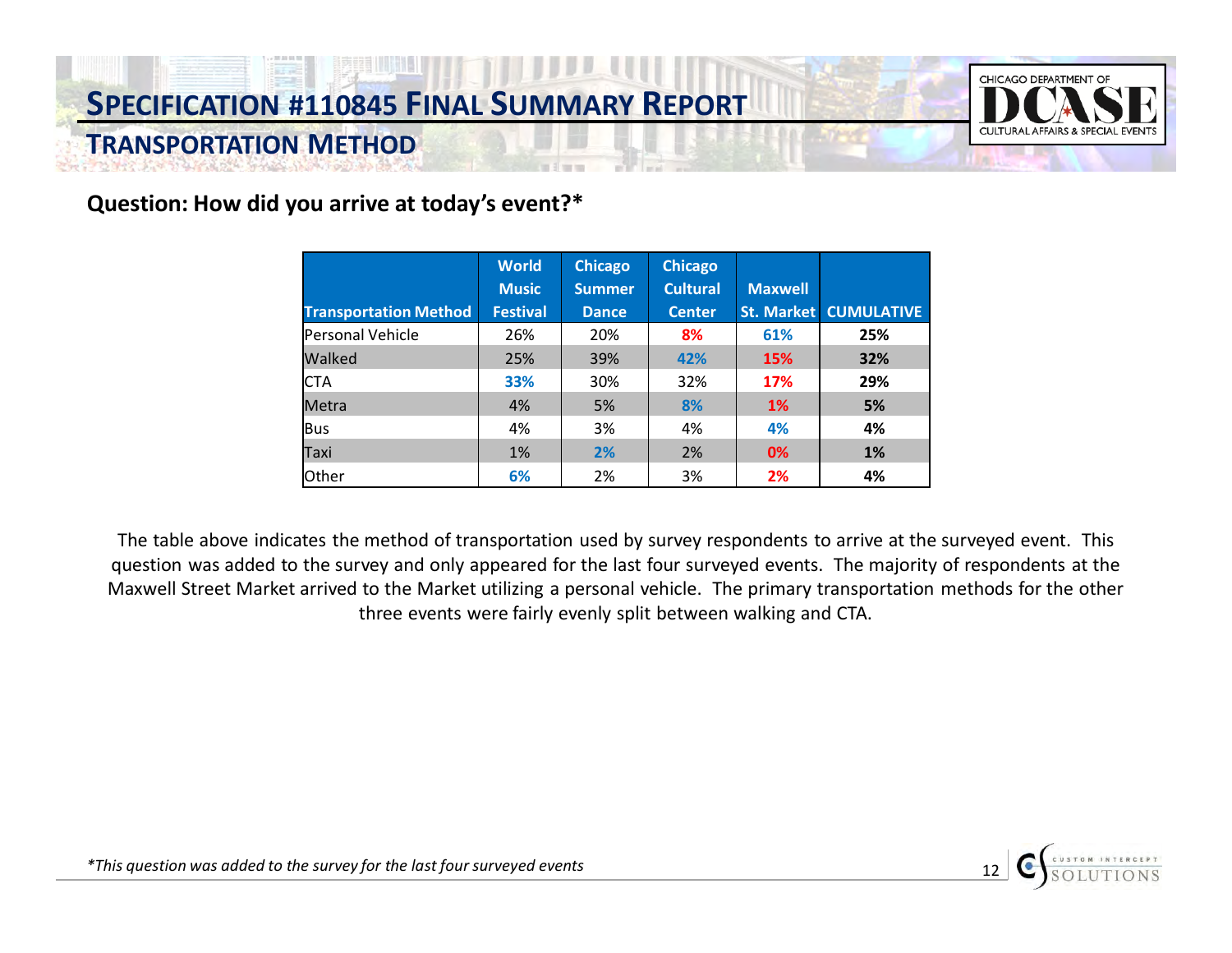

### **EVENT SATISFACTION**

**Question: On a scale from 1 to 5, with 1 being 'Poor' and 5 being 'Excellent', how would you rate your overall satisfaction with today's event?** 

|                           |                 | <b>Gospel</b>   |              |                   |                 |              | MIC:              |                 | <b>World</b>    |               |                 |                |                              |
|---------------------------|-----------------|-----------------|--------------|-------------------|-----------------|--------------|-------------------|-----------------|-----------------|---------------|-----------------|----------------|------------------------------|
|                           | <b>Blues</b>    | <b>Music</b>    | Downtown     | Loops &           | <b>Taste of</b> | Air &        | <b>World</b>      | Jazz            | <b>Music</b>    | <b>Summer</b> | <b>Cultural</b> | <b>Maxwell</b> |                              |
| <b>Event Satisfaction</b> | <b>Festival</b> | <b>Festival</b> | <b>Sound</b> | <b>Variations</b> | <b>Chicago</b>  | <b>Water</b> | <b>Class Jazz</b> | <b>Festival</b> | <b>Festival</b> | <b>Dance</b>  | <b>Center</b>   |                | <b>St. Market CUMULATIVE</b> |
| Positive $(4 - 5)$        | 95%             | 92%             | 95%          | 79%               | 79%             | 86%          | 94%               | 84%             | 95%             | 92%           | 94%             | 86%            | 88%                          |
| Neutral (3)               | 4%              | 6%              | 4%           | 15%               | 17%             | 11%          | 5%                | 15%             | 5%              | 8%            | 6%              | 10%            | 10%                          |
| Negative $(1 - 2)$        | 0%              | 1%              | 1%           | 7%                | 4%              | 3%           | 1%                | 0%              | 0%              | 1%            | 0%              | 4%             | 2%                           |
| <b>Average Rating</b>     | 4.6             | 4.6             | 4.6          | 4.2               | 4.1             | 4.5          | 4.6               | 4.4             | 4.6             | 4.6           | 4.6             | 4.4            | 4.5                          |

Overall event satisfaction ratings were positive across the board with all 12 surveyed events receiving an average rating of at least 4.1 on a 5-point scale. The cumulative average rating received from all event respondents was approximately 4.5.

Positive ratings (4's and 5's) ranged from a low of approximately 79% of respondents at Loops & Variations and Taste of Chicago to a high of 95% at Chicago Blues Festival, Downtown Sound and World Music Festival Chicago. Overall, negative ratings (1's and 2's) represented a small percentage of respondents across all events. Events that received no negative ratings included Chicago Blues Festival, Chicago Jazz Festival, World Music Festival Chicago and Chicago Cultural Center programming.

 *Note: Values in the chart represent the average rating received by each event attribute on a 5-point scale* 13

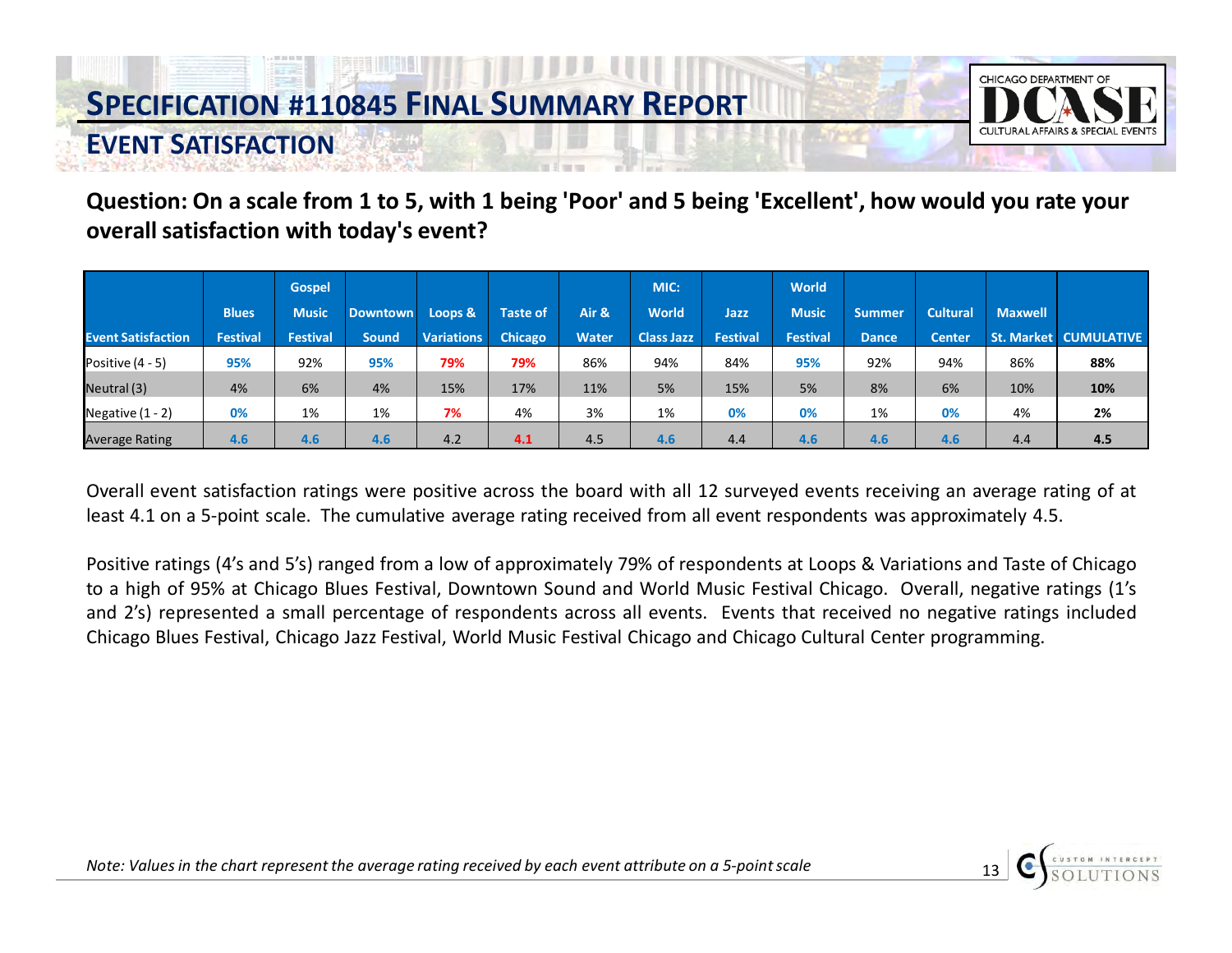**LIKELIHOOD TO RETURN** 



#### **Question: On a scale from 1 to 5, with 1 being 'Definitely Won't' and 5 being 'Definitely Will', how likely are you to return to the event in the future?**

|                             |                 | <b>Gospel</b>   |                 |                   |          |       | MIC:              |                 | <b>World</b>    |               |                 |                |                              |
|-----------------------------|-----------------|-----------------|-----------------|-------------------|----------|-------|-------------------|-----------------|-----------------|---------------|-----------------|----------------|------------------------------|
|                             | <b>Blues</b>    | <b>Music</b>    | <b>Downtown</b> | Loops &           | Taste of | Air & | <b>World</b>      | Jazz            | <b>Music</b>    | <b>Summer</b> | <b>Cultural</b> | <b>Maxwell</b> |                              |
| <b>Likelihood to Return</b> | <b>Festival</b> | <b>Festival</b> | <b>Sound</b>    | <b>Variations</b> | Chicago  | Water | <b>Class Jazz</b> | <b>Festival</b> | <b>Festival</b> | <b>Dance</b>  | <b>Center</b>   |                | <b>St. Market CUMULATIVE</b> |
| Positive (4 - 5)            | 91%             | 94%             | 92%             | 76%               | 79%      | 84%   | 92%               | 88%             | 89%             | 90%           | 89%             | 88%            | 87%                          |
| Neutral (3)                 | 6%              | 4%              | 7%              | 19%               | 12%      | 10%   | 7%                | 8%              | 8%              | 8%            | 9%              | 7%             | 9%                           |
| Negative $(1 - 2)$          | 3%              | 2%              | 0%              | 4%                | 9%       | 6%    | 1%                | 3%              | 3%              | 3%            | 2%              | 5%             | 4%                           |
| <b>Average Rating</b>       | 4.6             | 4.7             | 4.7             | 4.2               | 4.2      | 4.4   | 4.6               | 4.5             | 4.6             | 4.7           | 4.6             | 4.6            | 4.5                          |

Similar to the overall event satisfaction ratings, average ratings related to respondents' likelihood to return to the event in the future were positive across all events ranging from a low of approximately 4.2 for Loops & Variations and Taste of Chicago to a high of 4.7 for Chicago Gospel Music Festival, Downtown Sound and Chicago SummerDance. The average cumulative rating across all events was approximately 4.5.

It should be noted that negative ratings for this question do not necessarily reflect poor event satisfaction as often these ratings are provided by out-of-town guests.

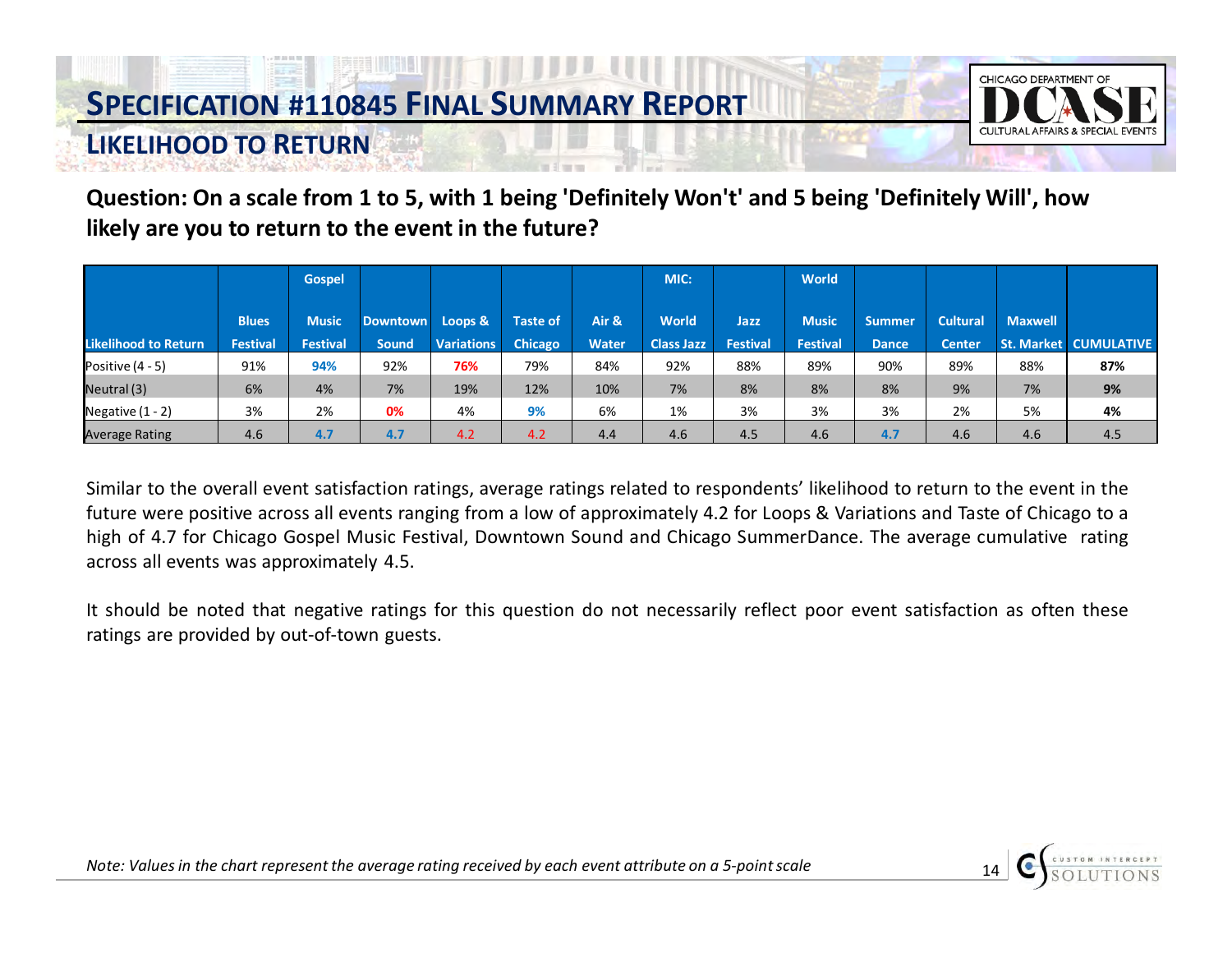

#### **OTHER CITY EVENT ATTENDANCE**

**Question: Which, if any, of the following other free City festivals and arts + cultural events have you attended? (select all)\*** 

|                                     |              | <b>Gospel</b>   |                 |                   |                 |       | MIC:              |                 | <b>World</b>    |               |               |                   |                   |
|-------------------------------------|--------------|-----------------|-----------------|-------------------|-----------------|-------|-------------------|-----------------|-----------------|---------------|---------------|-------------------|-------------------|
|                                     | <b>Blues</b> | <b>Music</b>    | <b>Downtown</b> | Loops &           | <b>Taste of</b> | Air & | <b>World</b>      | Jazz            | <b>Music</b>    | <b>Summer</b> | Cultural      | <b>Maxwell</b>    |                   |
| <b>City Event Attended</b>          | Festival     | <b>Festival</b> | <b>Sound</b>    | <b>Variations</b> | <b>Chicago</b>  | Water | <b>Class Jazz</b> | <b>Festival</b> | <b>Festival</b> | <b>Dance</b>  | <b>Center</b> | <b>St. Market</b> | <b>CUMULATIVE</b> |
| Taste of Chicago                    | 53%          | 61%             | 46%             | 36%               | N/A             | 35%   | 43%               | 34%             | 31%             | 42%           | 37%           | 41%               | 35%               |
| <b>Millennium Park Concerts</b>     | 34%          | 33%             | 57%             | 44%               | 29%             | 19%   | 42%               | 26%             | 61%             | 41%           | 44%           | 26%               | 28%               |
| Chicago Air & Water Show            | 32%          | 38%             | 41%             | 35%               | 33%             | N/A   | 30%               | 20%             | 31%             | 32%           | 24%           | 39%               | 27%               |
| Chicago Jazz Festival               | 37%          | 38%             | 29%             | 34%               | 18%             | 18%   | 39%               | N/A             | 47%             | 42%           | 30%           | 28%               | 27%               |
| Chicago Blues Festival              | N/A          | 29%             | 33%             | 31%               | 31%             | 18%   | 40%               | 32%             | 41%             | 36%           | 28%           | 28%               | 26%               |
| Chicago SummerDance                 | 18%          | 14%             | 18%             | 23%               | 10%             | 4%    | 22%               | 12%             | 37%             | N/A           | 18%           | 19%               | 14%               |
| Chicago Gospel Music Festival       | 17%          | N/A             | 13%             | 16%               | 14%             | 10%   | 18%               | 14%             | 21%             | 20%           | 15%           | 21%               | 14%               |
| Chicago Cultural Center             | 16%          | 20%             | 18%             | 19%               | 9%              | 2%    | 20%               | 13%             | 42%             | 16%           | N/A           | 6%                | 13%               |
| World Music Festival Chicago        | 12%          | 11%             | 15%             | 17%               | 8%              | 4%    | 17%               | 12%             | N/A             | 14%           | 14%           | 13%               | 10%               |
| None of the Above $(1)$             | 30%          | 18%             | 16%             | 23%               | 34%             | 49%   | 30%               | 42%             | 21%             | 32%           | 36%           | 21%               | 32%               |
| 'None' Out-of-Town % <sup>(2)</sup> | 77%          | 40%             | 60%             | 76%               | 74%             | 39%   | 67%               | 69%             | 66%             | 35%           | 70%           | 42%               | 61%               |

(1) Indicates the percentage of respondents that had not attended any of the listed City events

 $^{(2)}$ Indicates the percentage of respondents that had not attended any other City events AND are out-of-town visitors to Chicago

The table above effectively illustrates the cross-over between City events. Clearly, the event with the largest cross-over with other City festivals and arts & cultural events is the World Music Festival Chicago. The event with the least amount of cross-over with other City events is the Chicago Air & Water Show.

\* The table includes only the free City festivals and arts & cultural events that were selected by at least 10% of cumulative survey respondents. Events are listed by percentage of cumulative respondents that attend each event. 15

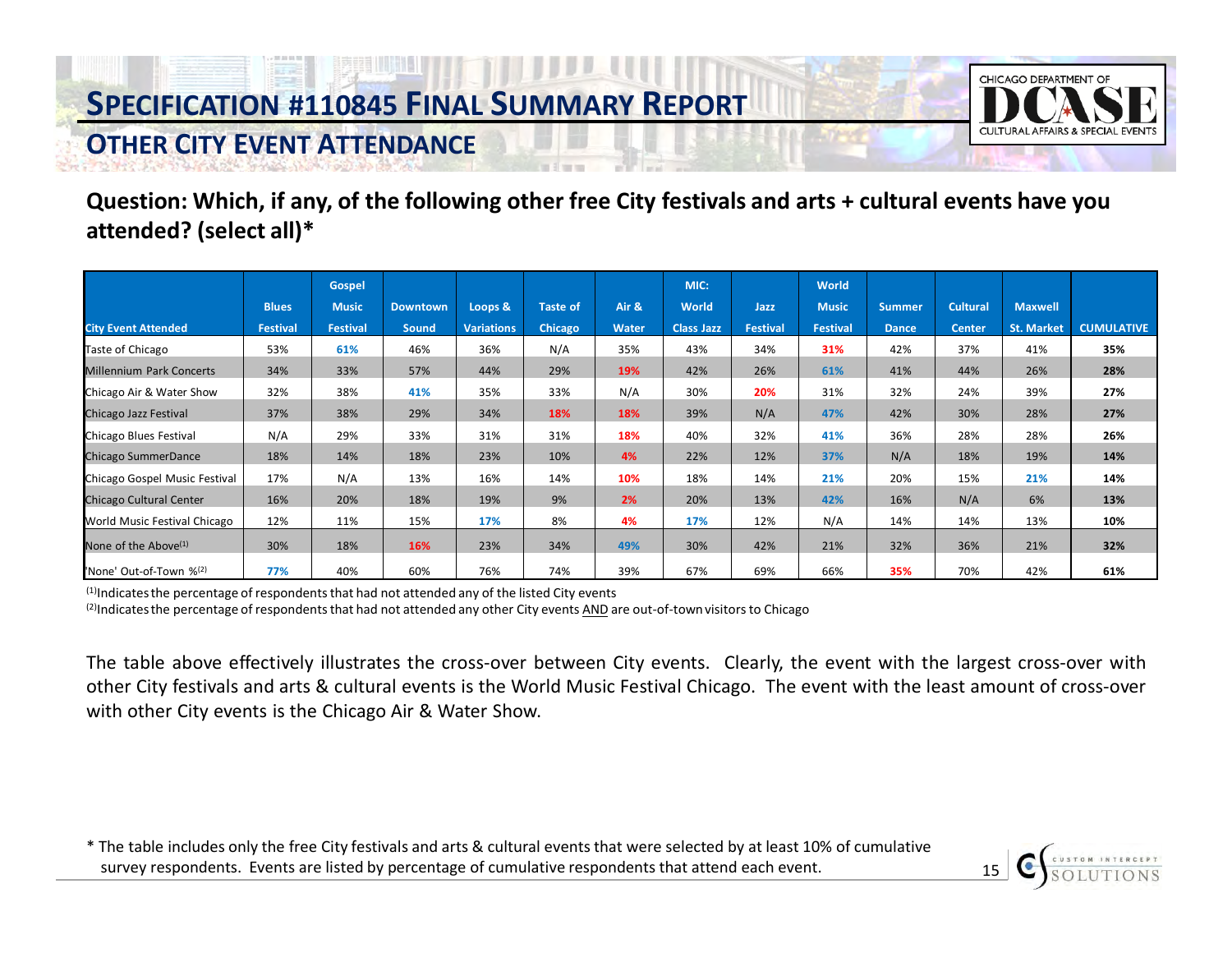

#### **NON-CITY EVENT ATTENDANCE**

#### **Question: What other local, non-City festivals and arts + cultural events do you attend? (select all)**

|                                        |              | <b>Gospel</b>   |                 |                   |          |       | MIC:              |                 | World           |               |                 |                |                   |
|----------------------------------------|--------------|-----------------|-----------------|-------------------|----------|-------|-------------------|-----------------|-----------------|---------------|-----------------|----------------|-------------------|
|                                        | <b>Blues</b> | <b>Music</b>    | <b>Downtown</b> | Loops &           | Taste of | Air & | World             | Jazz            | <b>Music</b>    | <b>Summer</b> | <b>Cultural</b> | <b>Maxwell</b> |                   |
| Non City Event Attended <sup>(1)</sup> | Festival     | <b>Festival</b> | <b>Sound</b>    | <b>Variations</b> | Chicago  | Water | <b>Class Jazz</b> | <b>Festival</b> | <b>Festival</b> | <b>Dance</b>  | <b>Center</b>   | St. Market     | <b>CUMULATIVE</b> |
| <b>Museum Exhibitions</b>              | 38%          | 45%             | 43%             | 47%               | 30%      | 25%   | 35%               | 31%             | 60%             | 44%           | 57%             | 24%            | 38%               |
| Theater/Dance Performances             | 29%          | 29%             | 34%             | 32%               | 18%      | 12%   | 31%               | 20%             | 34%             | 37%           | 31%             | 15%            | 24%               |
| Lollapalooza                           | 24%          | 21%             | 28%             | 28%               | 21%      | 17%   | N/A               | N/A             | 13%             | 8%            | N/A             | N/A            | 14%               |
| <b>Pitchfork</b>                       | 14%          | 2%              | 19%             | 22%               | 6%       | 4%    | N/A               | N/A             | 11%             | 2%            | N/A             | N/A            | 6%                |
| None of the Above $(2)$                | 43%          | 36%             | 31%             | 27%               | 37%      | 58%   | 44%               | 52%             | 26%             | 41%           | 16%             | 50%            | 40%               |
| None' Out-of-Town % <sup>(3)</sup>     | 67%          | 35%             | 49%             | 48%               | 72%      | 38%   | 43%               | 65%             | 61%             | 42%           | 55%             | 29%            | 53%               |

<sup>(1)</sup>Events listed varied widely between surveyed events. Only those events that were attended by more than 5% of cumulative survey respondents appear in the table\*  $^{(2)}$ Indicates the percentage of respondents that had not attended any of the other non-City events listed

(3)Indicates the percentage of respondents that had not attended any other City events AND were out-of-town visitors to Chicago

Once again, the Chicago Air & Water Show had the lowest attendee cross-over with non-City events with nearly 60% of Chicago Air & Water Show attendees never having attendee a listed event. Overall, the Chicago Cultural Center programming had the highest cross-over with approximately 84% having attended a non-City event.

 \*Other events that appeared in this question (events varied based on surveyed event type) include: Art Institute of Chicago, Goodman Theatre, Green City Market, Harris Theater for Music and Dance, Randolph Street Market Festival, Square Roots, Hyde Park Jazz Festival, Umbrella Music Festival, Latin Jazz Festival, Taste of Randolph, Ribfest Chicago and Chicago Gourmet and Allen Chicago Gourmet and Chicago Gourmet and Chicago Gourmet and Chicago and Chicago Gourmet and David Chicago and Chicago Gourmet and David Chicag

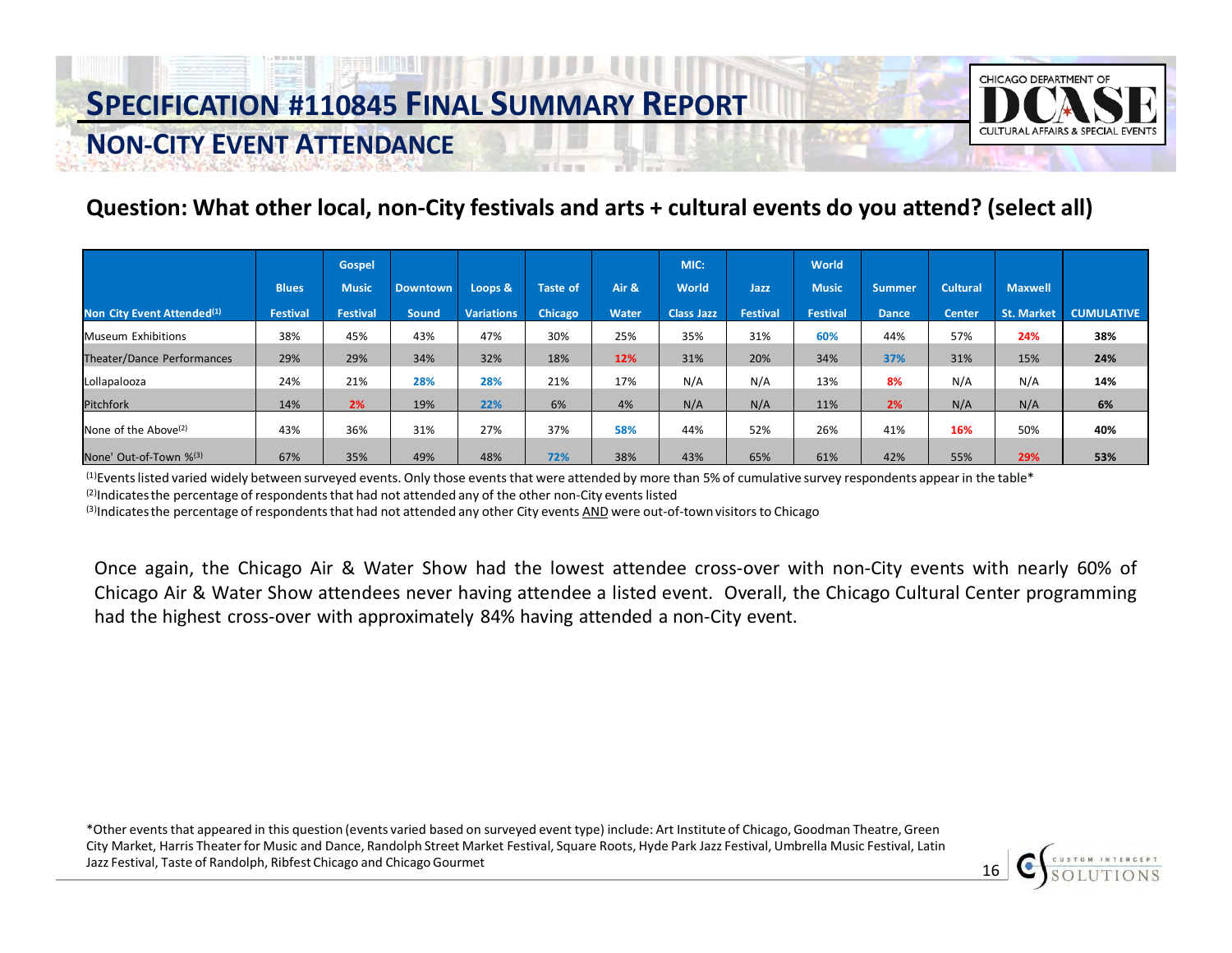

# **RESPONDENT SPENDING DATA**

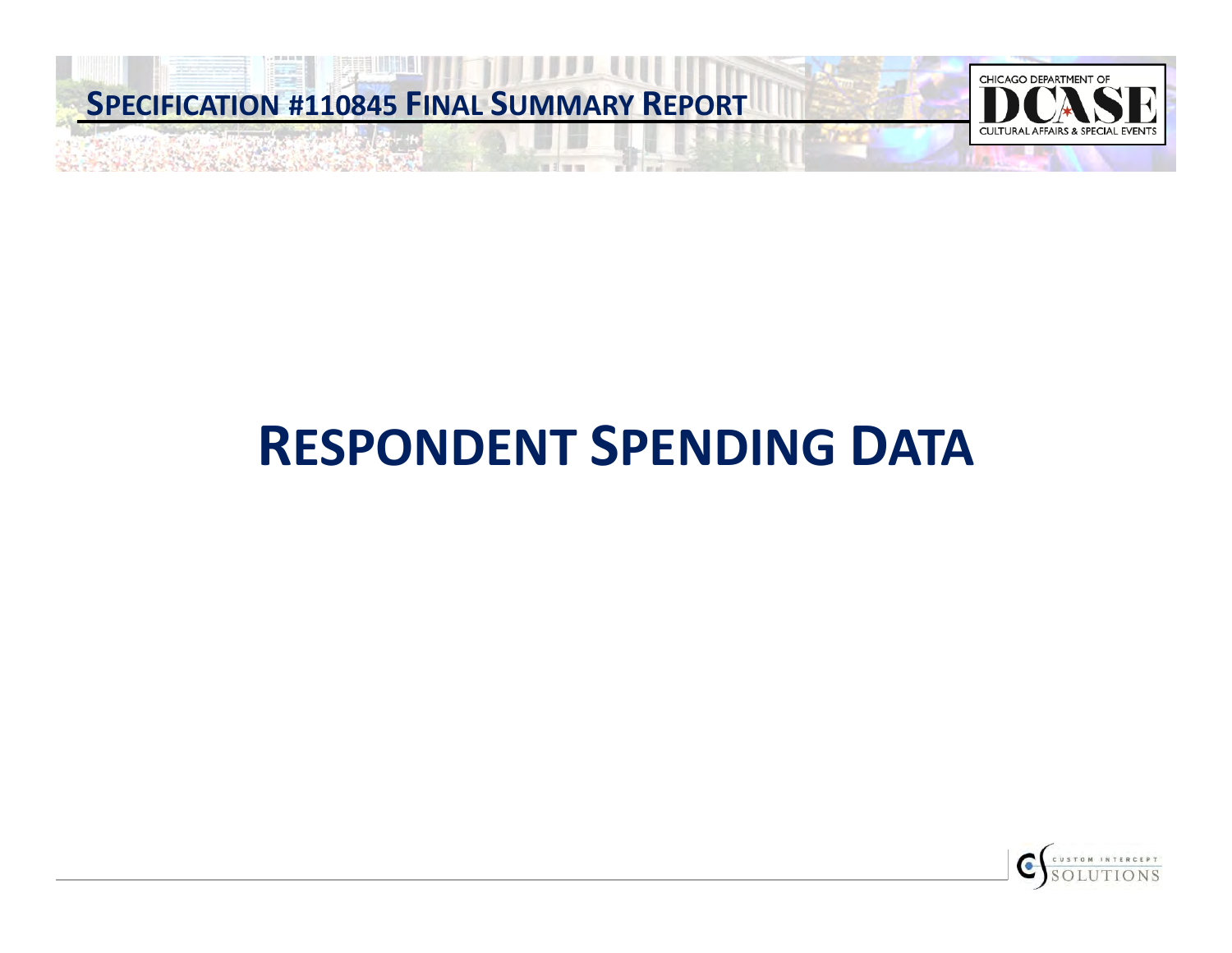

18

### **PERSONAL TRAVEL PARTY SIZE & OVERNIGHT STAY**

**Question: Please indicate the number of people in your PERSONAL travel party including yourself, that is, the number of people you are personally responsible for/will be sharing expenses with:** 

|                                  |                 | <b>Gospel</b>   |                 |                   |                 |              | MIC:              |          | World           |               |                 |                |                              |
|----------------------------------|-----------------|-----------------|-----------------|-------------------|-----------------|--------------|-------------------|----------|-----------------|---------------|-----------------|----------------|------------------------------|
|                                  | <b>Blues</b>    | <b>Music</b>    | <b>Downtown</b> | Loops &           | <b>Taste of</b> | Air &        | <b>World</b>      | Jazz     | <b>Music</b>    | <b>Summer</b> | <b>Cultural</b> | <b>Maxwell</b> |                              |
| <b>Travel Party</b>              | <b>Festival</b> | <b>Festival</b> | <b>Sound</b>    | <b>Variations</b> | <b>Chicago</b>  | <b>Water</b> | <b>Class Jazz</b> | Festival | <b>Festival</b> | <b>Dance</b>  | <b>Center</b>   |                | <b>St. Market CUMULATIVE</b> |
| # in Travel Party <sup>(1)</sup> | 2.0             | 2.1             | 1.9             | 1.8               | 2.3             | 2.4          | 1.8               | 2.2      | 1.7             | 1.9           | 1.6             | 2.2            | 2.1                          |
| Staying overnight <sup>(2)</sup> | 28%             | 11%             | 17%             | 26%               | 17%             | 10%          | 23%               | 28%      | 16%             | 18%           | 34%             | 16%            | 20%                          |
| Primary reason for visit         | 65%             | 88%             | 47%             | 15%               | 74%             | 68%          | 25%               | 56%      | 46%             | 33%           | 20%             | 66%            | 57%                          |

(1)Includes the number of people in each respondents 'personal travel party' defined as the individuals that they are personally responsible for or will share expenses with

<sup>(2)</sup>Indicates the percentage of total respondents staying away from home in Chicago - includes ALL respondents

Personal travel party size ranged from a low of approximately 1.6 people for Chicago Cultural Center programming to a high of 2.4 people at the Chicago Air & Water Show. The percentage of respondents that indicated they were staying overnight away from home in Chicago during their trip ranged from a low of approximately 10% of Chicago Air & Water Show respondents to a high of 34% of Chicago Cultural Center programming respondents.

The bottom row in the table indicates what percentage of out-of-town visitors came to Chicago primarily for the event at which they were surveyed. This percentage provides context to the values presented throughout the spending section of this report which can be directly attributable to each event.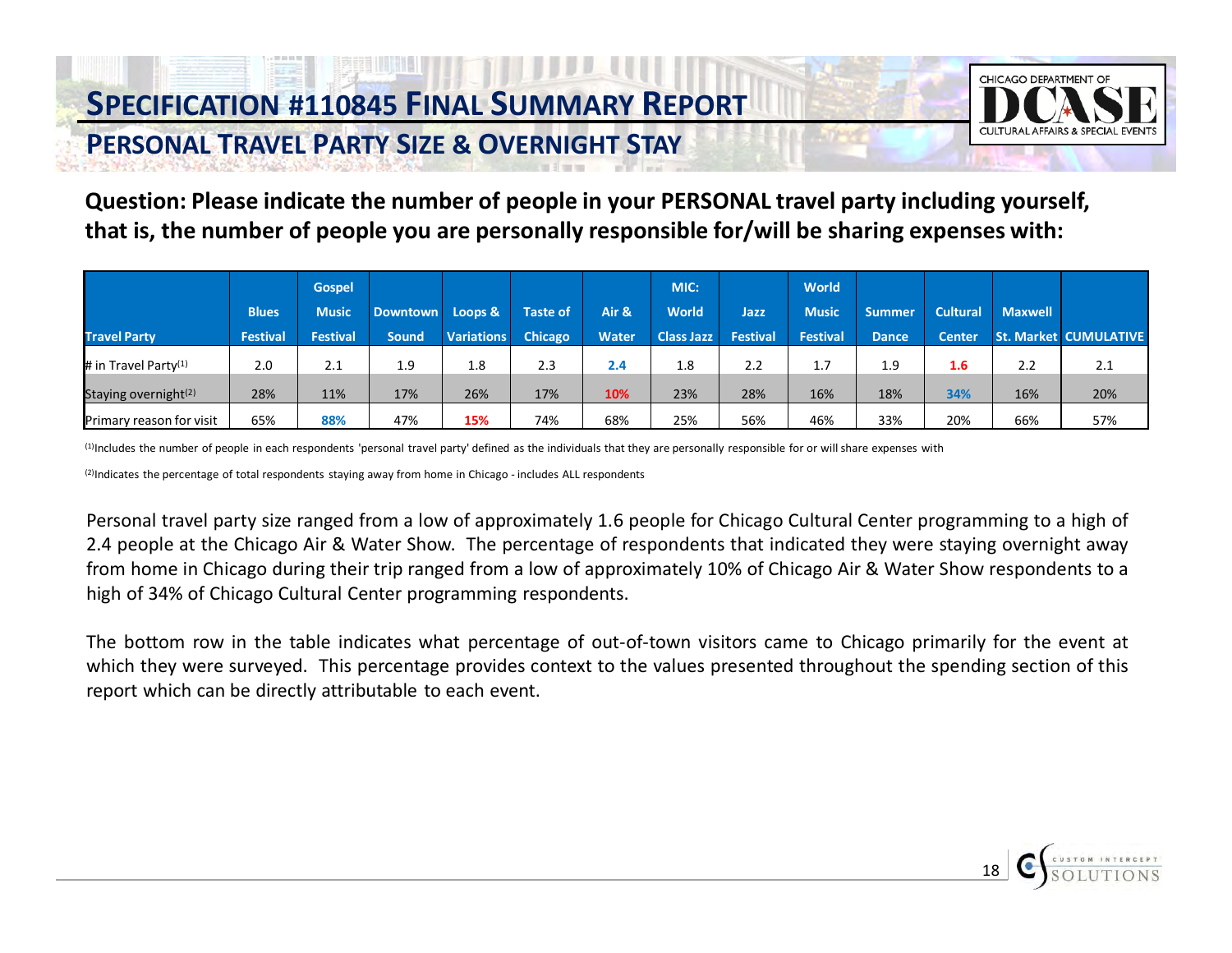### **ATTENDEE SPENDING CATEGORIES**



 **Question: Thinking about the rest of your trip, within which of the following spending categories will/has your PERSONAL travel party incurred expenses while in Chicago OUTSIDE of the event you attended?** 

|                                       |                 | Gospel       |                 |                   |                 |              | MIC:              |                 | World        |               |                 |                   |                   |
|---------------------------------------|-----------------|--------------|-----------------|-------------------|-----------------|--------------|-------------------|-----------------|--------------|---------------|-----------------|-------------------|-------------------|
|                                       | <b>Blues</b>    | <b>Music</b> | <b>Downtown</b> | Loops &           | <b>Taste of</b> | Air &        | World             | Jazz            | <b>Music</b> | <b>Summer</b> | <b>Cultural</b> | <b>Maxwell</b>    |                   |
| <b>Spending Category</b>              | <b>Festival</b> | Festival     | <b>Sound</b>    | <b>Variations</b> | Chicago         | <b>Water</b> | <b>Class Jazz</b> | <b>Festival</b> | Festival     | <b>Dance</b>  | <b>Center</b>   | <b>St. Market</b> | <b>CUMULATIVE</b> |
| Eating & Drinking                     | 69%             | 49%          | 65%             | 60%               | 59%             | 63%          | 69%               | 68%             | 60%          | 60%           | 69%             | 79%               | 63%               |
| <b>Local Transportation</b>           | 41%             | 22%          | 34%             | 26%               | 42%             | 23%          | 23%               | 24%             | 19%          | 20%           | 39%             | 9%                | 30%               |
| <b>Retail Shopping</b>                | 14%             | 13%          | 7%              | 10%               | 14%             | 10%          | 9%                | 16%             | 11%          | 4%            | 24%             | 38%               | 14%               |
| <b>Recreation &amp; Entertainment</b> | 12%             | 15%          | 6%              | 10%               | 12%             | 6%           | 10%               | 11%             | 9%           | 5%            | 32%             | 4%                | 12%               |
| Other/Miscellaneous                   | 12%             | 0%           | 7%              | 8%                | 15%             | 8%           | 11%               | 12%             | 8%           | 7%            | 9%              | 3%                | 9%                |
| None of the Above                     | 13%             | 33%          | 21%             | 29%               | 10%             | 27%          | 24%               | 20%             | 29%          | 29%           | 23%             | 13%               | 21%               |

Cumulatively, nearly 80% of all survey respondents indicated that they would spend money while in Chicago outside of the event they were attending. This percentage ranged from a high of approximately 90% of Taste of Chicago respondents to a low of approximately 67% of Chicago Gospel Music Festival respondents.

In general, higher values indicate that event attendance is part of the visit to the Chicago destination for respondents while lower percentages typically indicate that a large percentage of attendees came to Chicago only for the event.

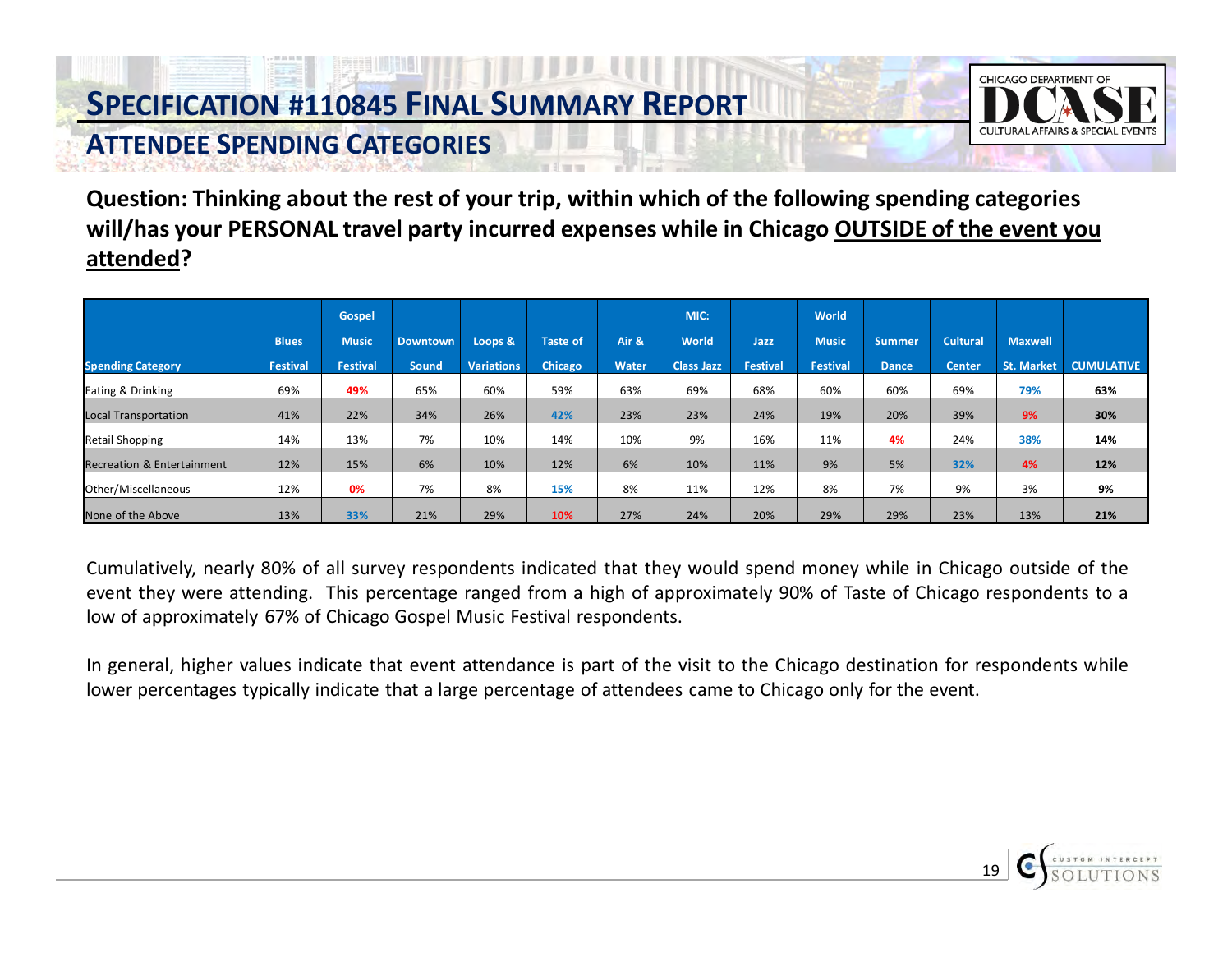

#### **CATEGORY SPENDING LEVELS**

**Question: Please indicate your personal travel party's average DAILY spending within each of the following categories while in the Chicago area during this trip:** 

|                                       |              | Gospel          |                 |                   |                 |              | MIC:              |                 | World           |               |                 |                   |                   |
|---------------------------------------|--------------|-----------------|-----------------|-------------------|-----------------|--------------|-------------------|-----------------|-----------------|---------------|-----------------|-------------------|-------------------|
|                                       | <b>Blues</b> | <b>Music</b>    | <b>Downtown</b> | Loops &           | <b>Taste of</b> | Air &        | World             | Jazz            | <b>Music</b>    | <b>Summer</b> | <b>Cultural</b> | <b>Maxwell</b>    |                   |
| <b>Spending Category</b>              | Festival     | <b>Festival</b> | <b>Sound</b>    | <b>Variations</b> | <b>Chicago</b>  | <b>Water</b> | <b>Class Jazz</b> | <b>Festival</b> | <b>Festival</b> | <b>Dance</b>  | Center          | <b>St. Market</b> | <b>CUMULATIVE</b> |
| Spending at Event                     | \$32.65      | \$15.42         | \$10.88         | \$8.93            | \$33.33         | \$17.83      | \$14.84           | \$19.29         | \$18.44         | \$7.60        | \$0.00          | \$24.04           | \$20.77           |
| Eating & Drinking                     | \$30.53      | \$8.50          | \$11.68         | \$14.40           | \$16.64         | \$10.81      | \$12.70           | \$18.02         | \$17.72         | \$10.23       | \$27.79         | \$13.50           | \$17.55           |
| Lodging                               | \$25.79      | \$6.43          | \$5.11          | \$13.04           | \$14.80         | \$5.94       | \$11.48           | \$20.55         | \$5.94          | \$8.35        | \$26.65         | \$2.60            | \$14.28           |
| <b>Local Transportation</b>           | \$5.15       | \$2.32          | \$2.57          | \$2.36            | \$3.88          | \$2.50       | \$2.18            | \$2.63          | \$1.56          | \$3.05        | \$7.23          | \$0.61            | \$3.91            |
| <b>Retail Shopping</b>                | \$10.61      | \$3.68          | \$4.15          | \$4.34            | \$6.77          | \$3.82       | \$5.30            | \$6.89          | \$2.23          | \$1.09        | \$16.62         | \$10.10           | \$7.63            |
| <b>Recreation &amp; Entertainment</b> | \$6.39       | \$3.02          | \$2.72          | \$2.65            | \$5.11          | \$1.47       | \$4.29            | \$3.23          | \$5.66          | \$2.10        | \$16.63         | \$0.32            | \$5.64            |
| Other/Miscellaneous                   | \$2.57       | \$0.20          | \$0.98          | \$1.43            | \$2.65          | \$1.03       | \$1.67            | \$1.74          | \$0.97          | \$1.49        | \$1.59          | \$0.90            | \$1.78            |
| TOTAL DAILY GROUP SPENDING            | \$113.69     | \$39.57         | \$38.09         | \$47.15           | \$83.18         | \$43.40      | \$52.46           | \$72.35         | \$52.52         | \$33.91       | \$96.51         | \$52.07           | \$50.79           |
| Per Person <sup>(1)</sup>             | \$56.85      | \$18.84         | \$20.05         | \$26.19           | \$36.17         | \$18.08      | \$29.14           | \$32.89         | \$30.89         | \$17.85       | \$60.32         | \$23.67           | \$24.19           |

 $(1)$ Indicates the aggregate spending based on the average travel party size

The table above presents the average daily spending by category for personal travel parties of each event. Total daily *group* spending occurring *outside of the event* ranged from a low of \$24.15 at the Chicago Gospel Music Festival to a high of approximately \$96.51 at Chicago Cultural Center programming. Generally, larger spending amounts outside of the event indicates that event attendance was part of the trip to Chicago and not the sole purpose.

The highest average amount spent *at the event* by personal travel parties occurred at the Taste of Chicago (\$33.33) and was closely followed by the Chicago Blues Festival (\$32.65).

It's important to note that the values presented in the table incorporate all aggregate spending indicated by respondents. No considerations have been made to eliminate *displaced\** spending. These considerations are incorporated in the economic and fiscal impact summary analysis to follow.

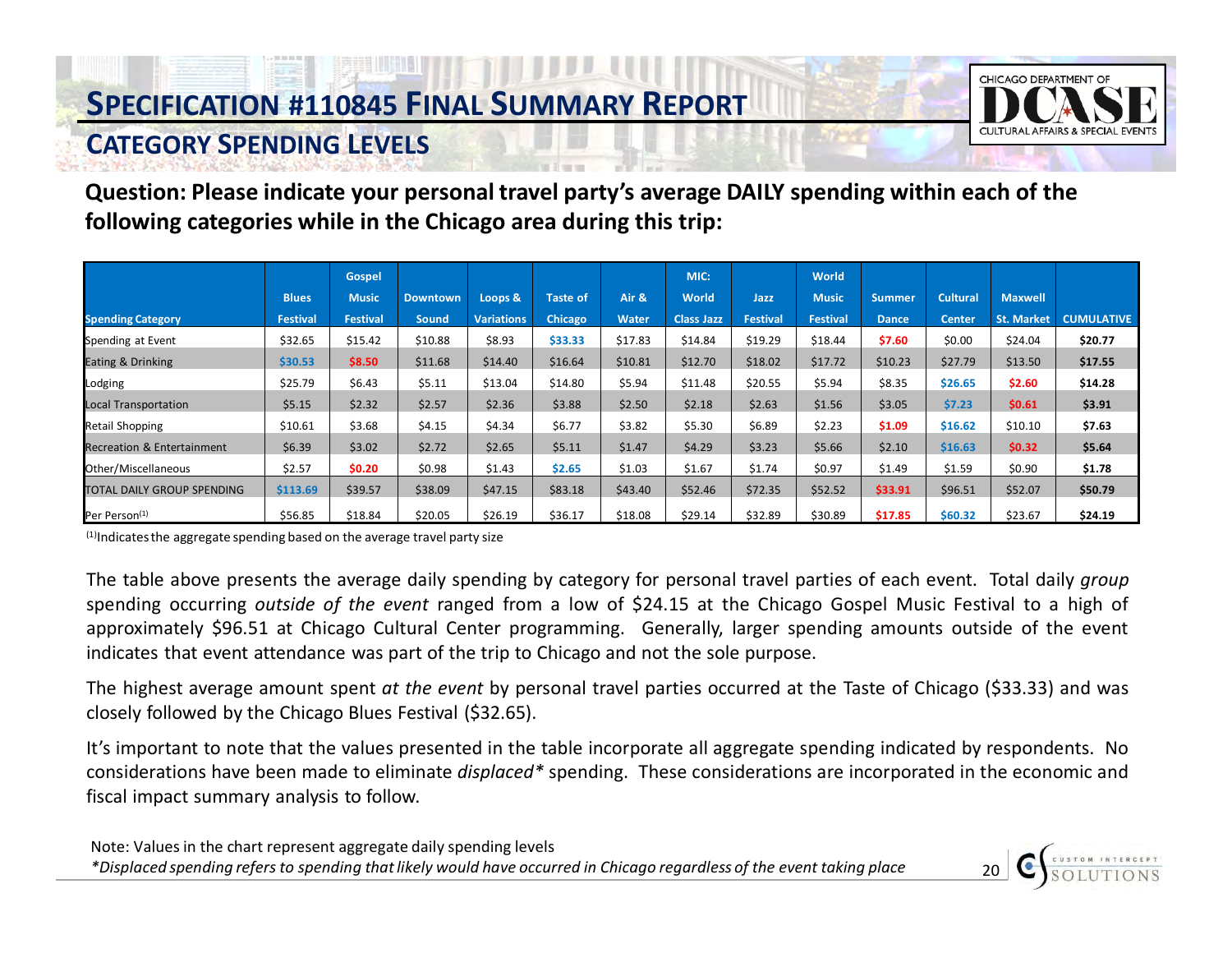

# **ECONOMIC IMPACT SUMMARY**

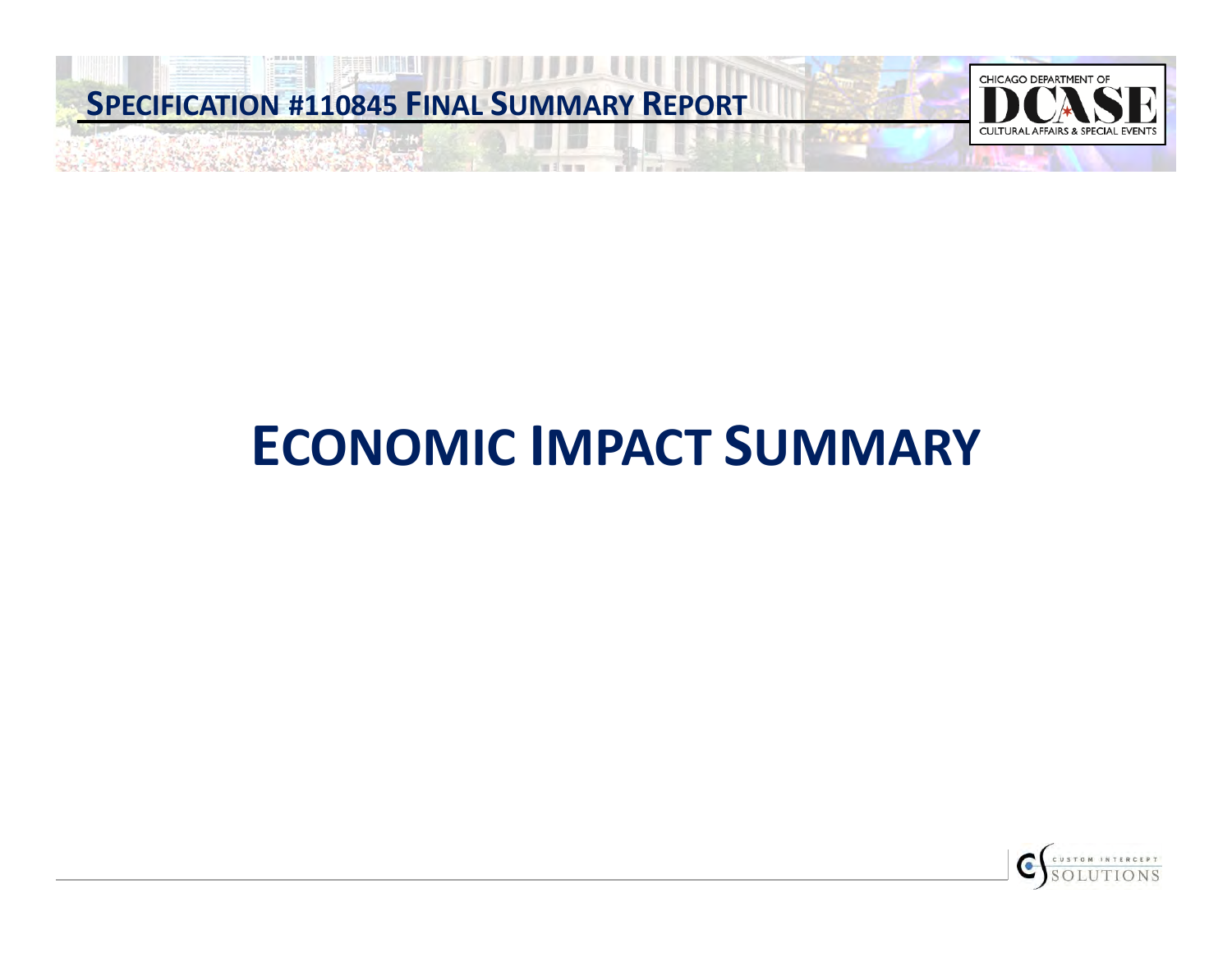**ECONOMIC IMPACT ANALYSIS OVERVIEW** 



Hosting summer festivals and other arts & cultural events can provide significant benefits to a destination. Typically, and for the purposes of this summary, quantifiable effects are characterized in terms of economic impacts and fiscal impacts.

#### *Economic Impacts*

Economic impacts are conveyed through measures of direct spending, total output, personal earnings and employment – each of these measures is defined below.

Direct Spending *–* represents local spending generated by the event and includes lodging, food and beverage, entertainment, retail, transportation and other miscellaneous spending which occurs within Chicago *due\** to the event.

Total Output *–* represents the total direct, indirect and induced spending effects generated by the event. Total output is a function of direct spending and market-specific multipliers.

Personal Earnings *–* represent the wages and salaries earned by employees of businesses impacted by the event.

Employment *–* is expressed in terms of full- and part-time positions supported by the event.

\*Spending that is likely to have occurred in Chicago regardless of the surveyed events is defined as displaced *spending. For purposes of this economic impact analysis, only non-displaced 'new' spending which can be directly attributed to the surveyed event is considered.*

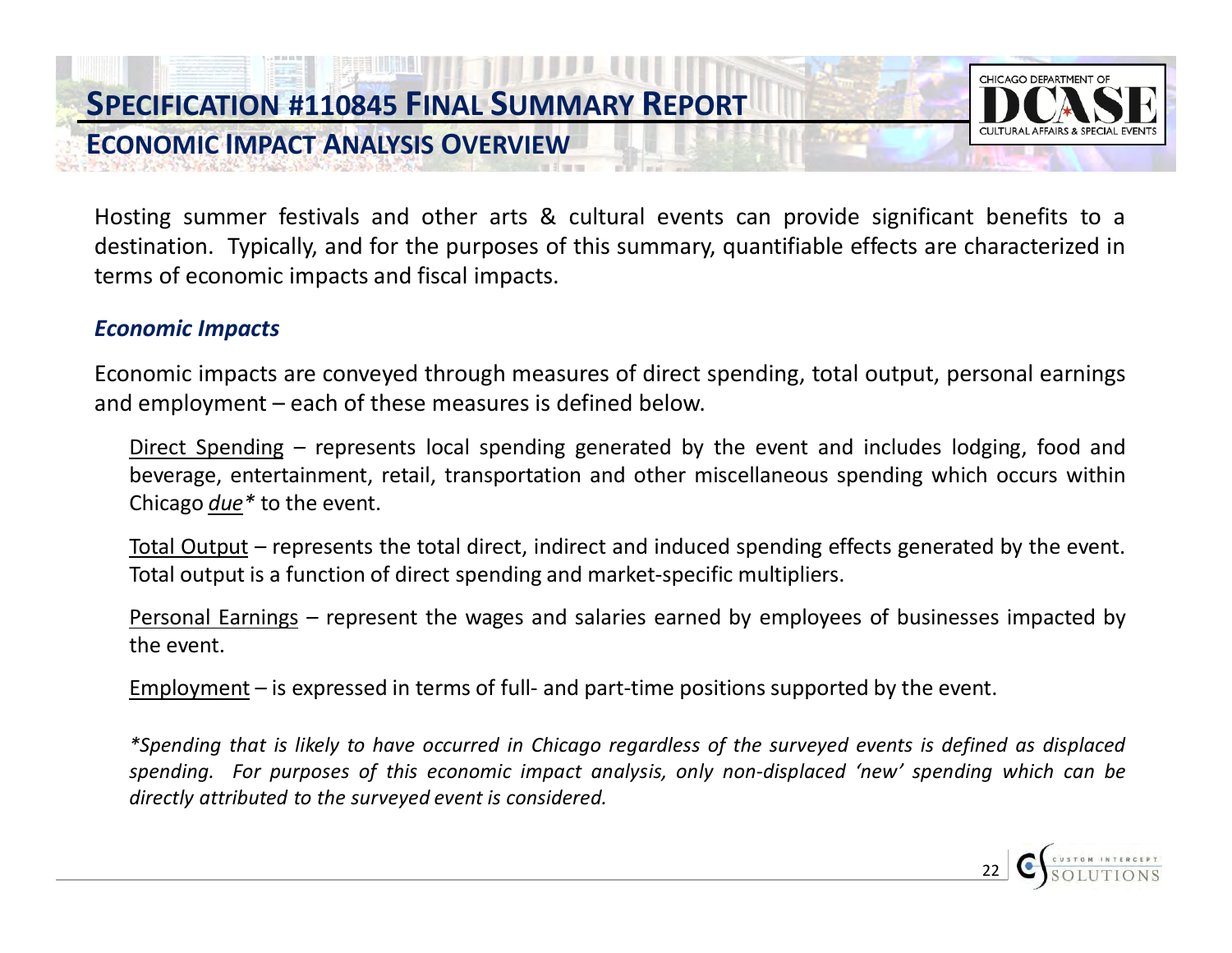

#### *Multiplier Effects*

Quantifying the total economic impact (total output) associated with events requires accounting for not only the original direct spending in the market generated by the event but also the re-spending of these dollars throughout the local economy. The total impact is estimated by applying an economic multiplier to initial direct spending to account for the total economic impact. The total output multiplier is used to estimate the aggregate total spending that takes place beginning with the direct spending and continuing through each successive round of re-spending. Economic multipliers are specific to each market. The multiplier estimates used in this analysis are based on the IMPLAN system, which is currently used by hundreds of universities and government entities throughout the country. For purposes of this analysis, multipliers specific to Cook County have been utilized.

#### *Fiscal Impacts*

In addition to the economic impacts generated throughout the area by the event, the public sector also benefits from increased tax revenues. In preparing estimates of fiscal impacts, total tax revenues attributable to the direct spending generated by the event were estimated. The sources of tax revenue focused on in this analysis are as follows:

- Sales tax assessed at a total rate of 9.25% (1.25% going to the City)
- Hotel tax assessed at a total rate of 16.4% (5.6% going to the City)
- Restaurant tax assessed at a total rate of 1.25% (0.25% going to the City)

Additional City taxes may apply, but have not been quantified in this analysis.

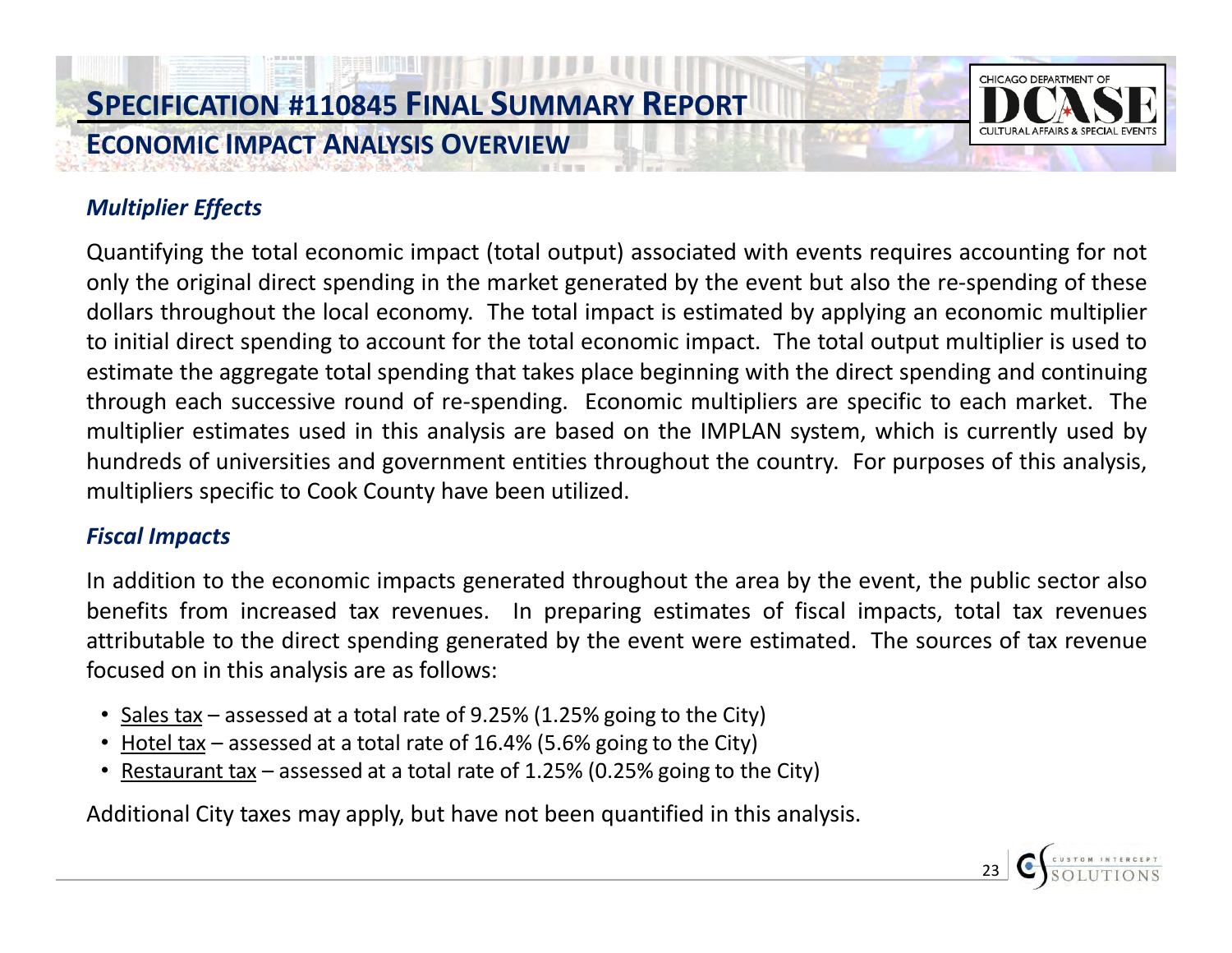

#### **METHODOLOGY AND RESULTS**

Surveys were specifically designed to capture the required data necessary to perform a summary economic impact analysis. The survey questions were used to determine the respondent's residential status, reason for visiting Chicago, length of stay, size of party, localized spending in specific categories and other related information. Specific assumptions made to reduce overstating of results include:

- Spending by local residents was completely disqualified from the analysis as this is largely displaced spending and thus does not represent new money to the economy.
- Similarly, spending by non-local residents that indicated that a surveyed event was NOT their primary reason for visiting Chicago was also entirely disqualified.
- Spending occurring at the event has not been included in the analysis. Once the City receives final event spending and tax collections data, it can be incorporated into the project findings.

NOTE: The number of collected surveys at each event ranged from a low of approximately 100 surveys at ongoing Millennium Park (and other venue) events to a high of more than 300 surveys at several large-scale events such as Chicago Blues Festival, Taste of Chicago and Chicago Air & Water Show. For economic impact calculations to be statistically valid (with a high degree of confidence) generally 300 to 400 collected surveys is necessary per event. As such, for several of the events surveyed, the economic impact calculations are based upon a limited survey sample size. Therefore, the economic impact outputs for these events should be viewed as anecdotal calculations rather than as definitive results based on a thorough and complete economic impact analysis. For future considerations, CIS would *recommend increasing the targeted sample size for events with material economic impact implications.*

Based on the data collected, key statistics of the cumulative survey population include:

- Approximately 44 percent of event attendees were from outside of Chicago.
- Of these non-local residents, approximately 40 percent stayed in Chicago overnight.
- Approximately 57 percent of non-local respondents indicated that surveyed event was their primary reason for visiting Chicago.